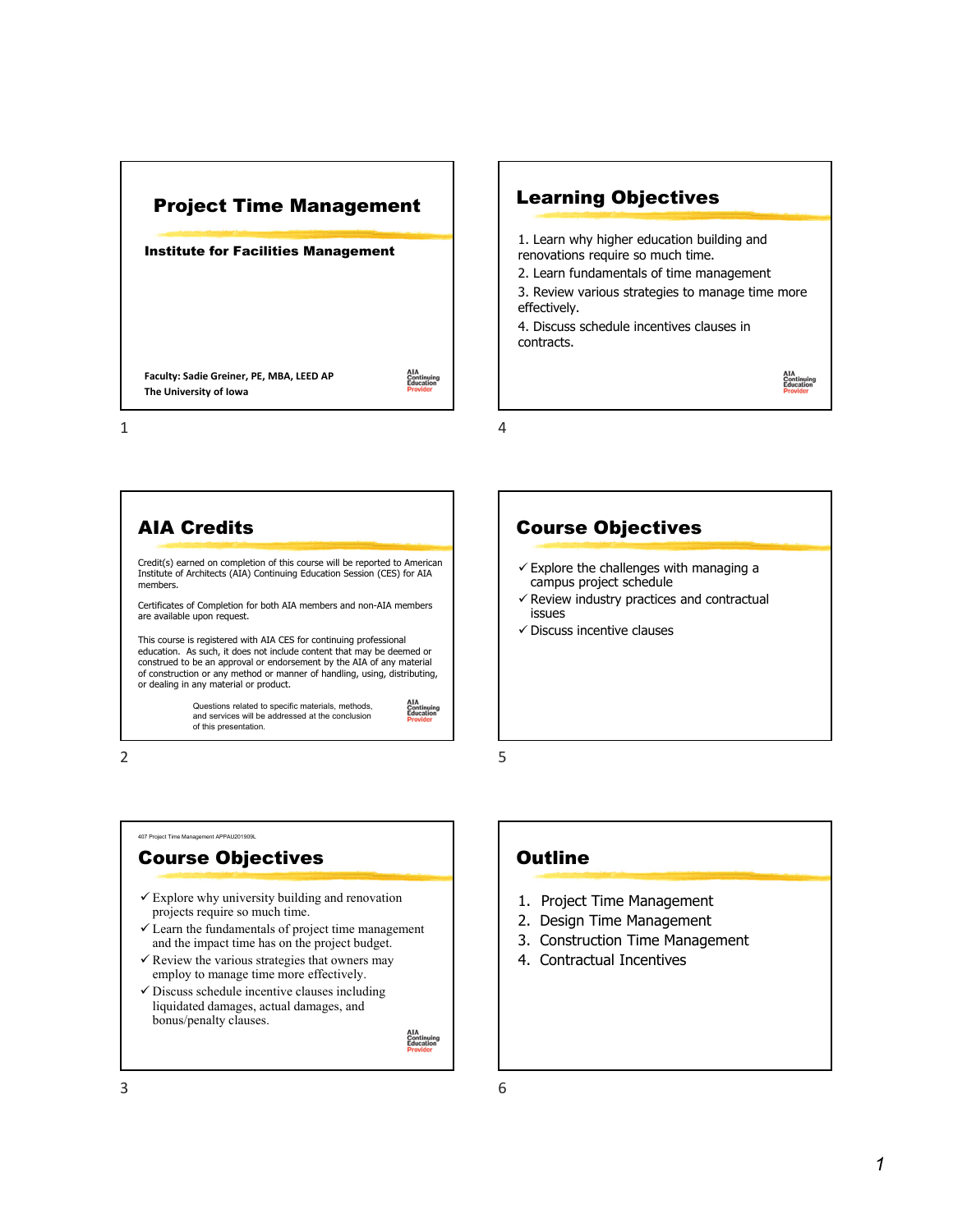

# Campus Challenges

Project complexity Funding process Permitting process

10



# Campus Challenges

Board/administrative/regulatory approvals Decision-making process Number of people involved

8

# Campus Challenges

Immovable completion dates Compressed and restrictive construction windows Projects requested late



Lowest Cost

Highest Quality

Shortest Time

11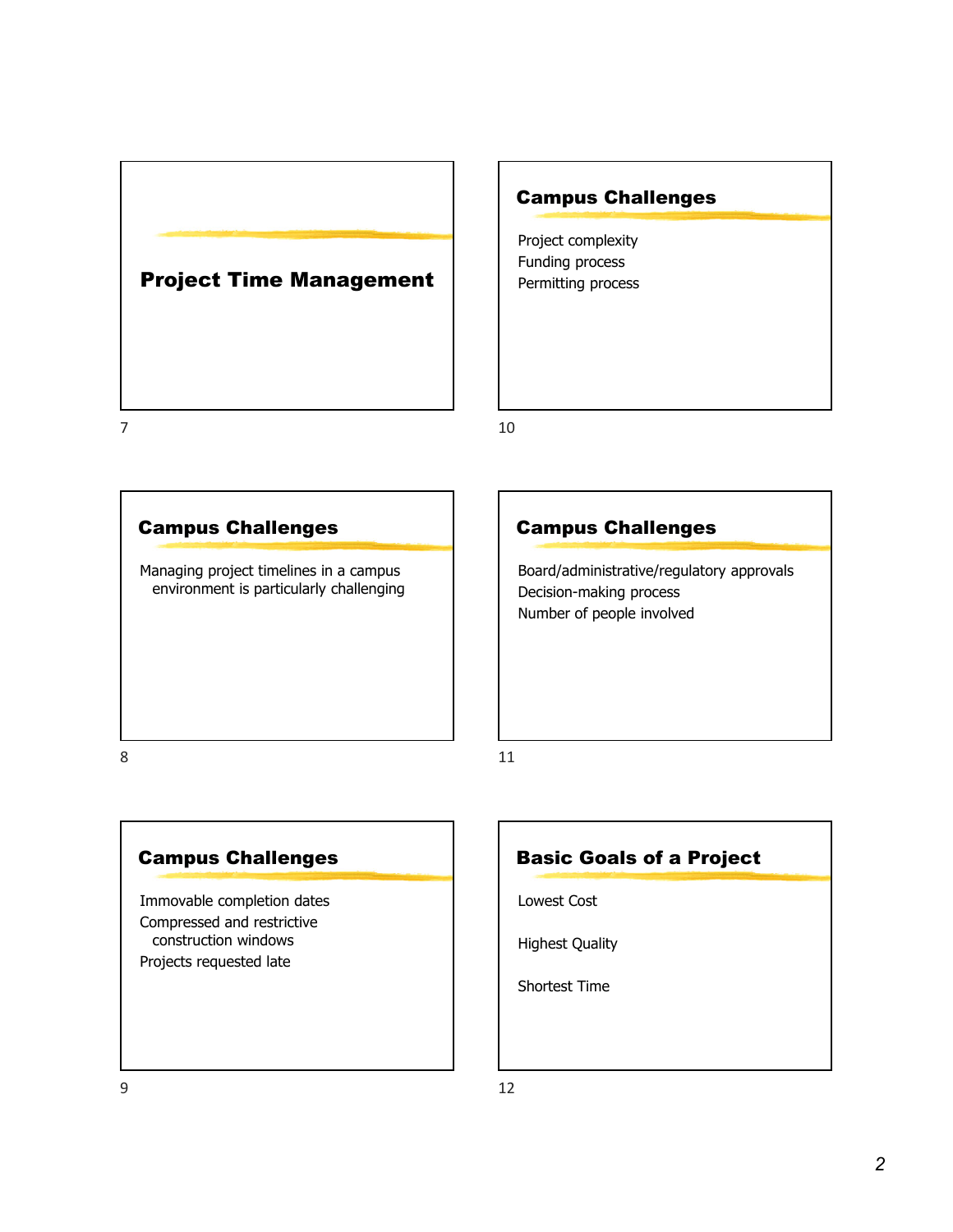

# Prioritizing Goals

A project without sufficient time has lessened the importance of the cost and quality goals to time

16

# Insufficient Design Time

Reduces the opportunity for optimizing value and lowering project expenses

Lowers the quality of the design documents leading to higher bids and change orders

14

Insufficient Construction Time

Drives up bids in covering acceleration costs and higher risks

Limits the amount of time available for quality workmanship

Reduces competition

# Design Time Management

17

# Time is a Finite Resource

The time allotted for construction is inversely proportional to the time taken for design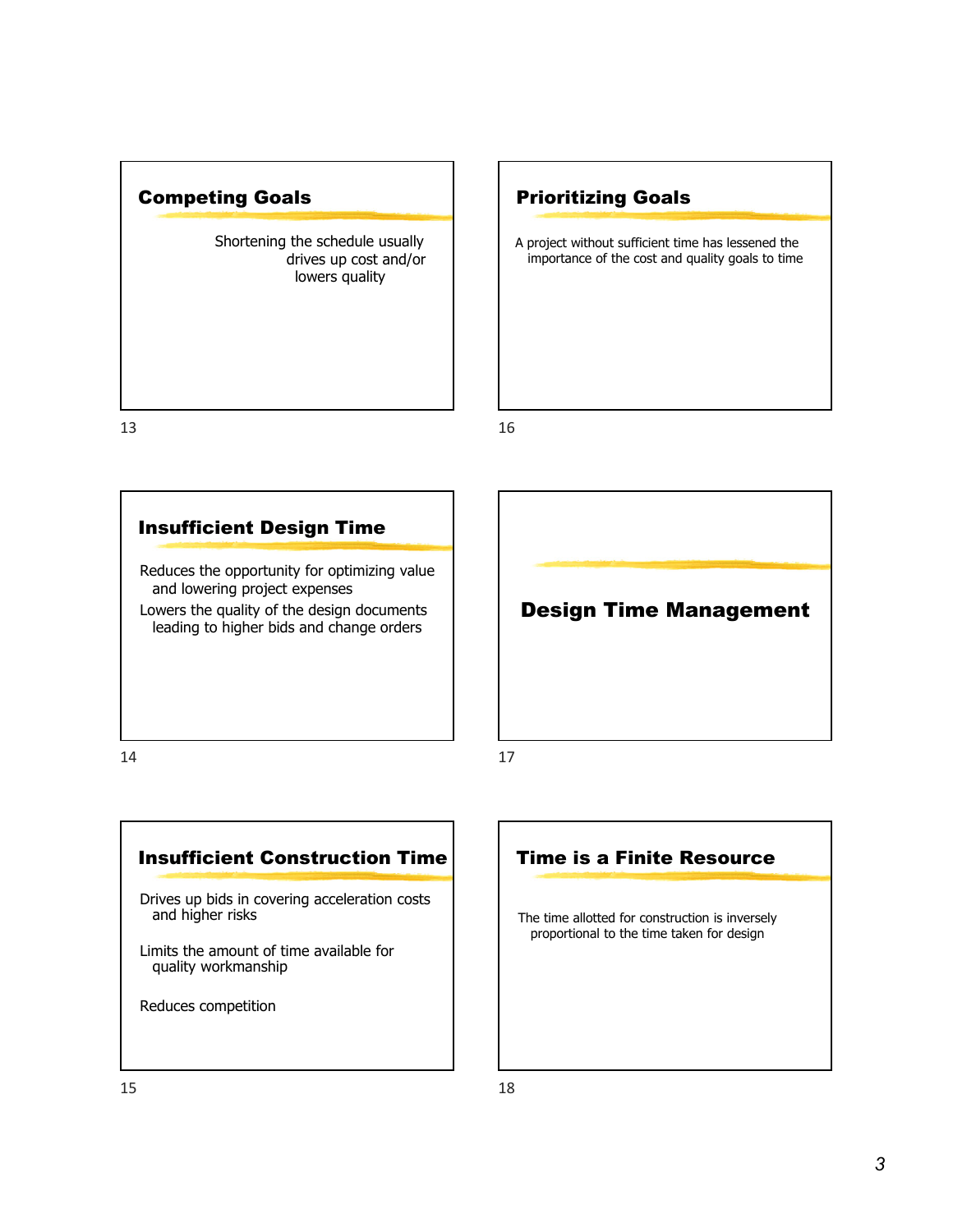



22



# Design Phases

#### Design Development

Fixes and describes the size and character of the entire project and building systems

#### Construction Documents

Details the project for bidding and constructing purposes



Clients and decision-makers need to understand and work with the discreet phases of design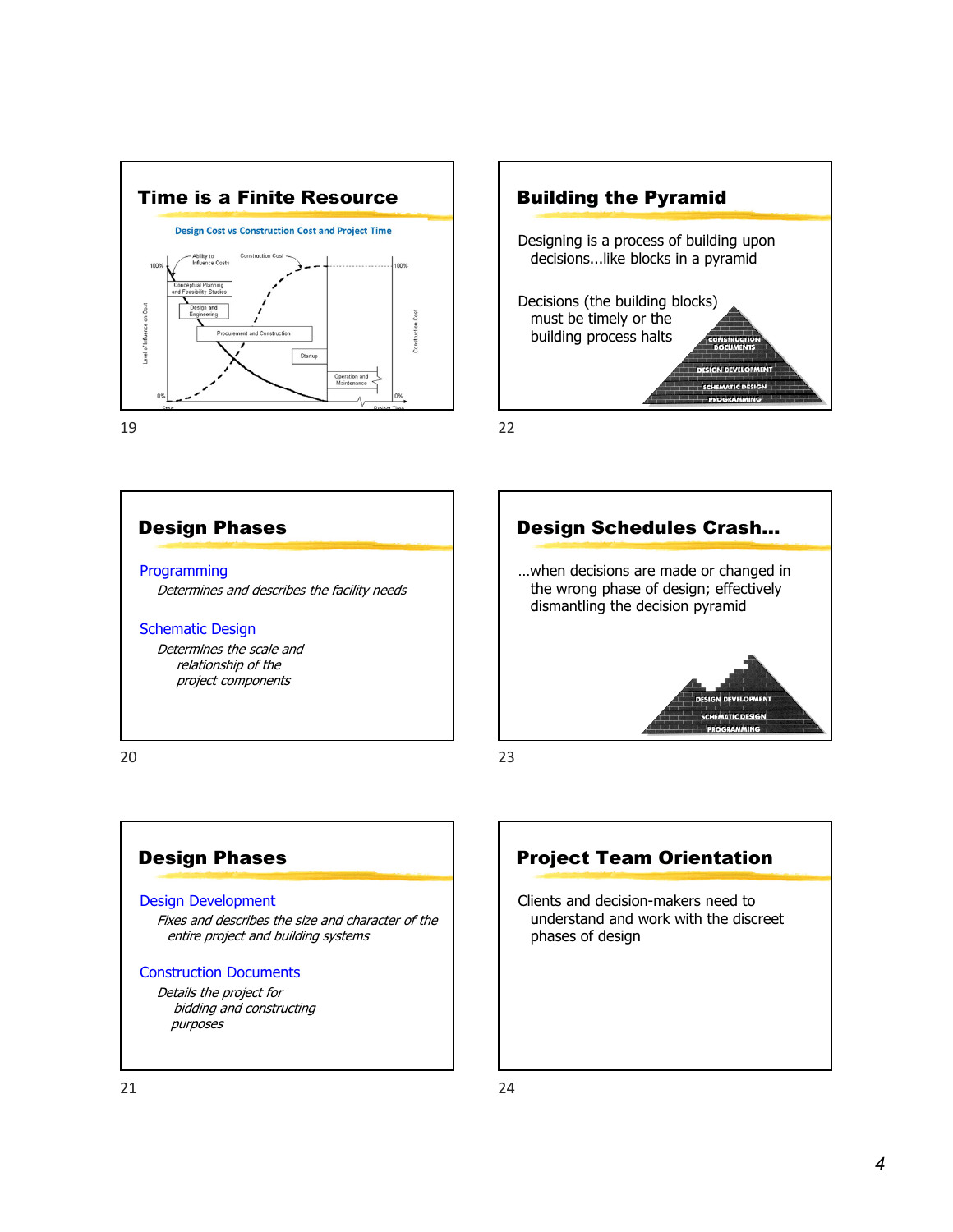



28





29

# Construction Schedule

Select an appropriate scheduling tool for the project

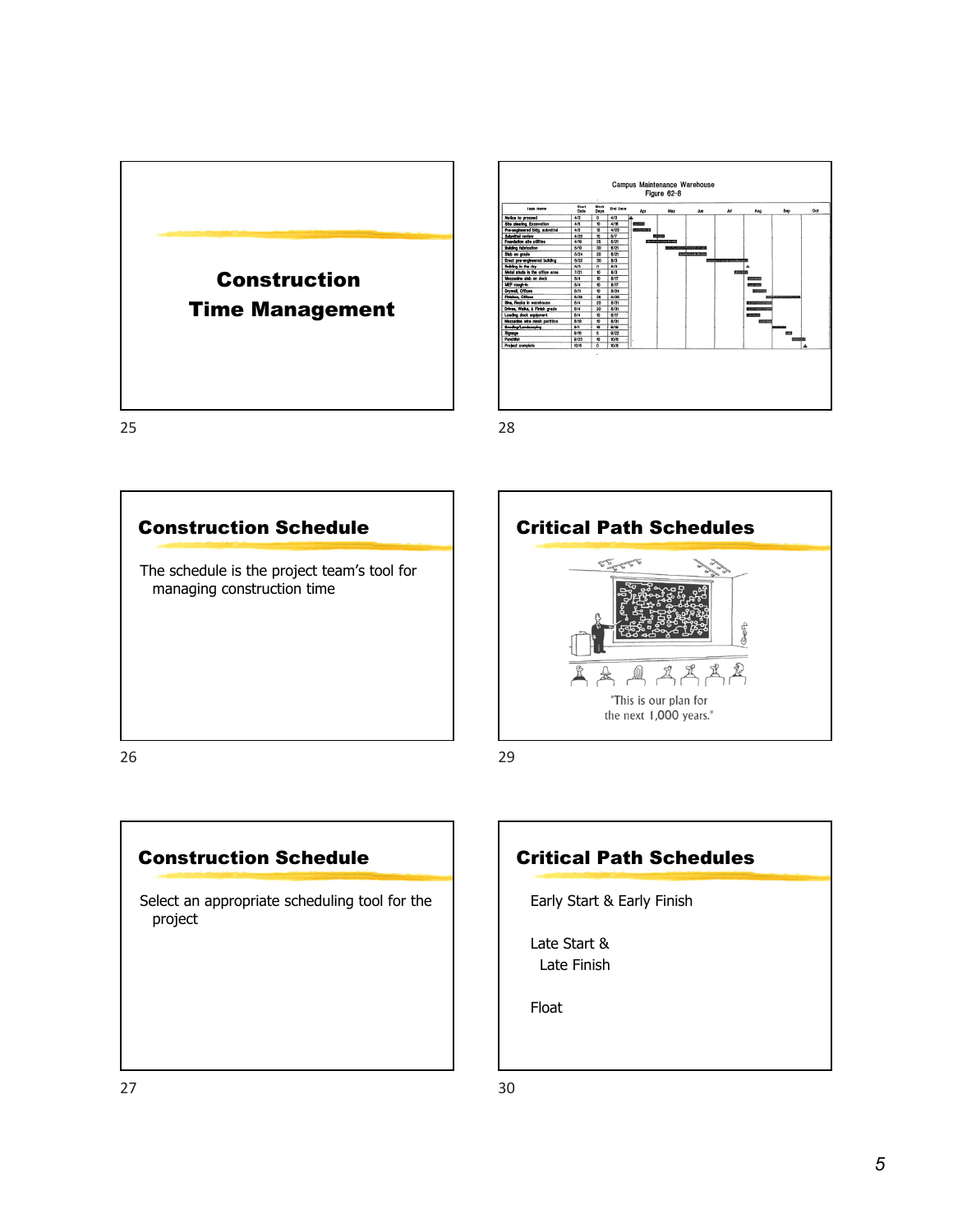

Float is defined as the time between the earliest possible completion of an activity and the latest required completion

Most activities have float time

Critical activities do not have float time

31

# Scheduling Considerations

Seasonal timing Manpower availability Long lead items

34

# Critical Path Schedules

The delay of a critical activity will cause an equal delay in the project's completion

The sequence of critical activities from start to finish is the critical path

# Scheduling Strategies

Building in extra lead time allows time for... …shop drawing approval …long delivery items

…planning the execution of the work

32



# Time Extensions

A time extension is warranted only if an excusable or compensable delay impacts the critical path

35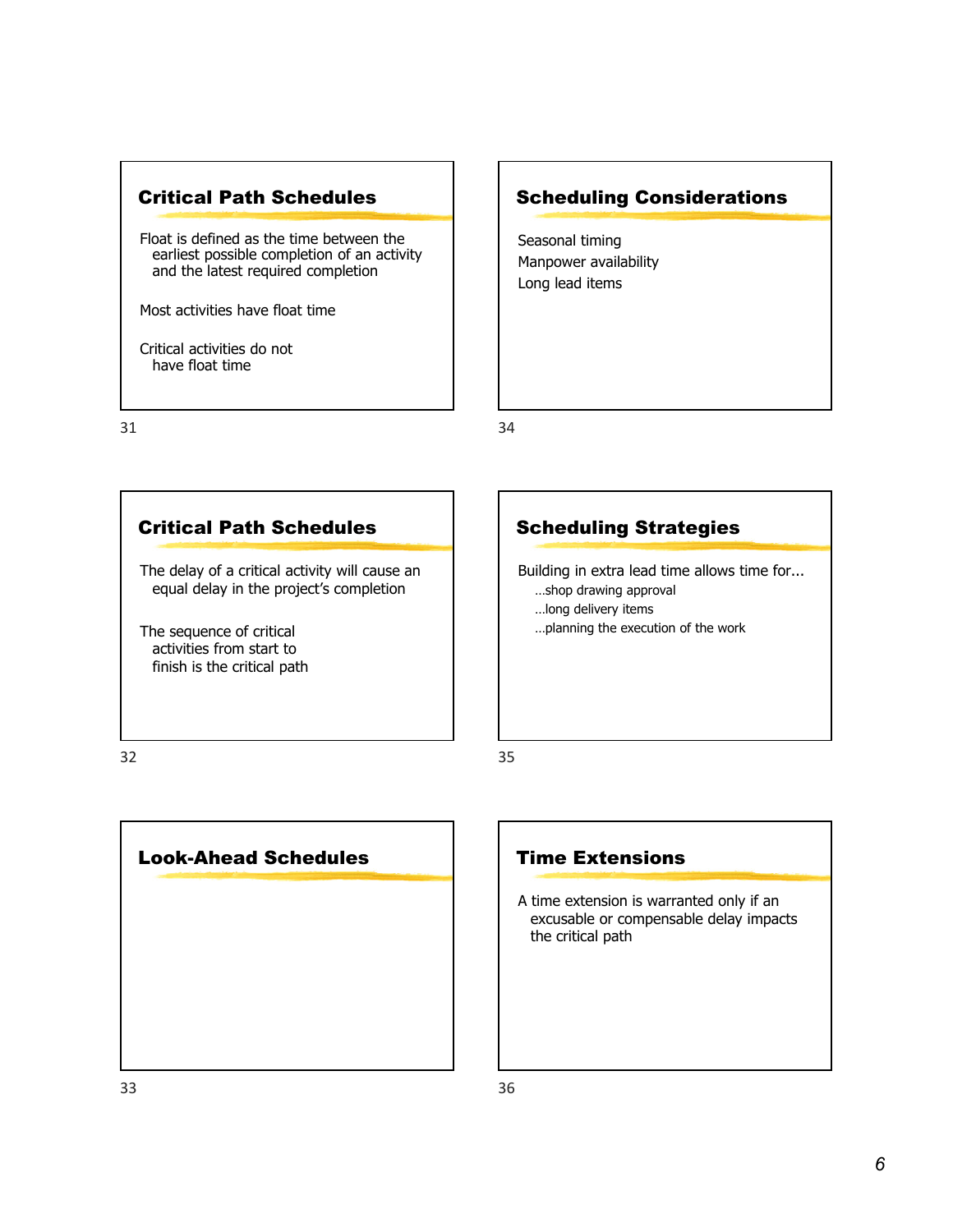# Schedule Delays

Non-excusable Excusable (Non-compensable) Compensable

Compensable Delays

Owner's (or A/E's) Fault

Scope changes, design errors, etc.

37

40

# Non-Excusable Delays

Contractor's Fault

Poor planning, rework, insufficient manpower, poor management, late deliveries, etc.

# Schedule Management

Key to successful schedule management is early recognition and response to delays

38

# Excusable Delays

Nobody's Fault

Weather delays, strikes, acts of God, etc.

Non-compensable

# Contractual Strategies & Incentives

41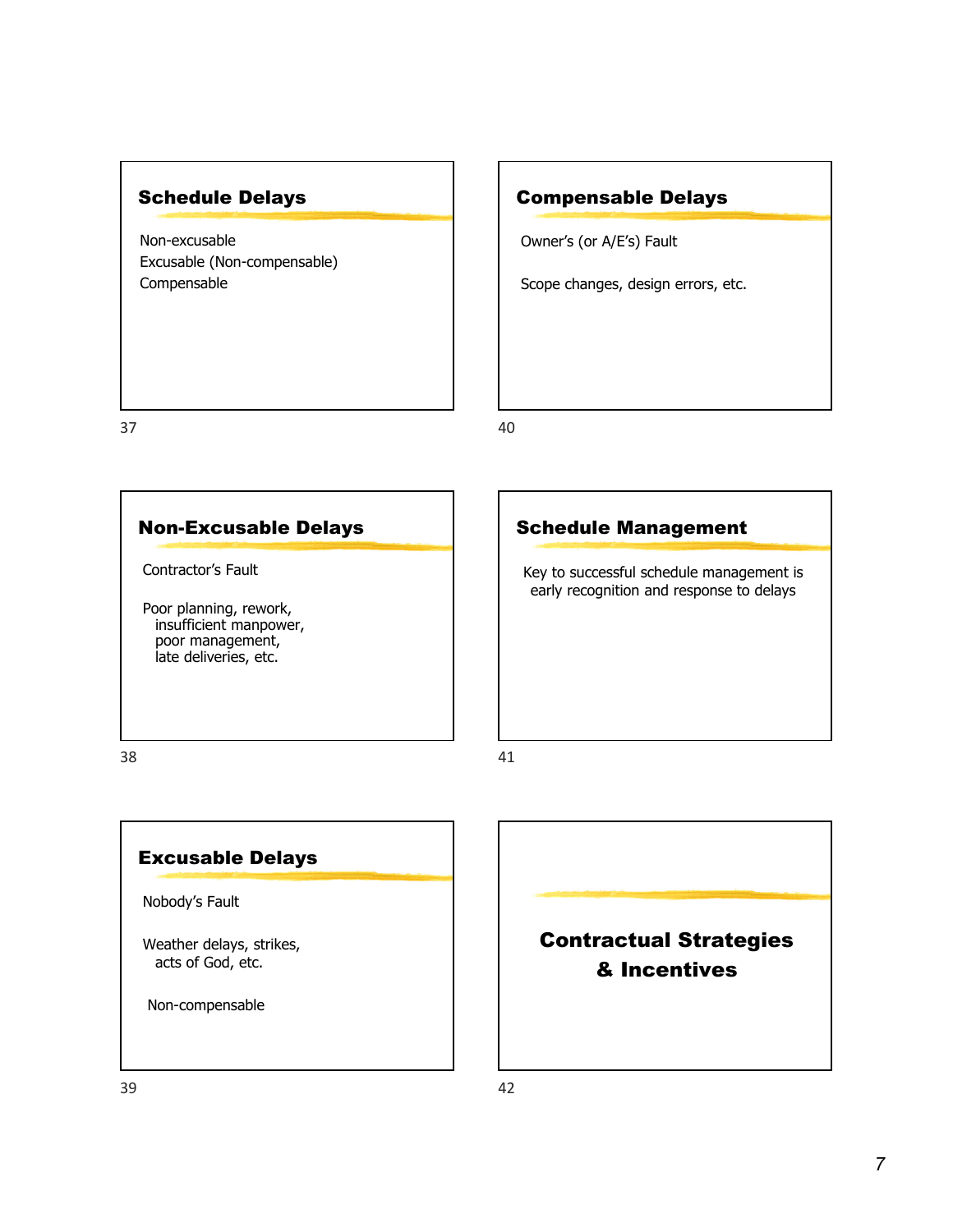

Phase the construction

Direct purchase long lead items

Bid an alternative schedule

43

### Actual Damages

Owner seeks reimbursement for damages actually incurred by the delay

Open-ended risk to contractor

Difficult to ascertain, burden of proof lies with the owner

46

47

# Contractual Requirements

Specify owner's rights and contractor's duties related to schedule delays

# Liquidated Damages

Eliminates arguments over valuation

Less risk for the contractor

Must be a reasonable projection of damages

44

# Schedule Incentive Clauses

Three types:

- Actual Damages
- Liquidated Damages
- Bonus/Penalty

# Liquidated Damages

Limits the amount owner may collect

Need not be damaged to collect

Contractor may build damages into the bid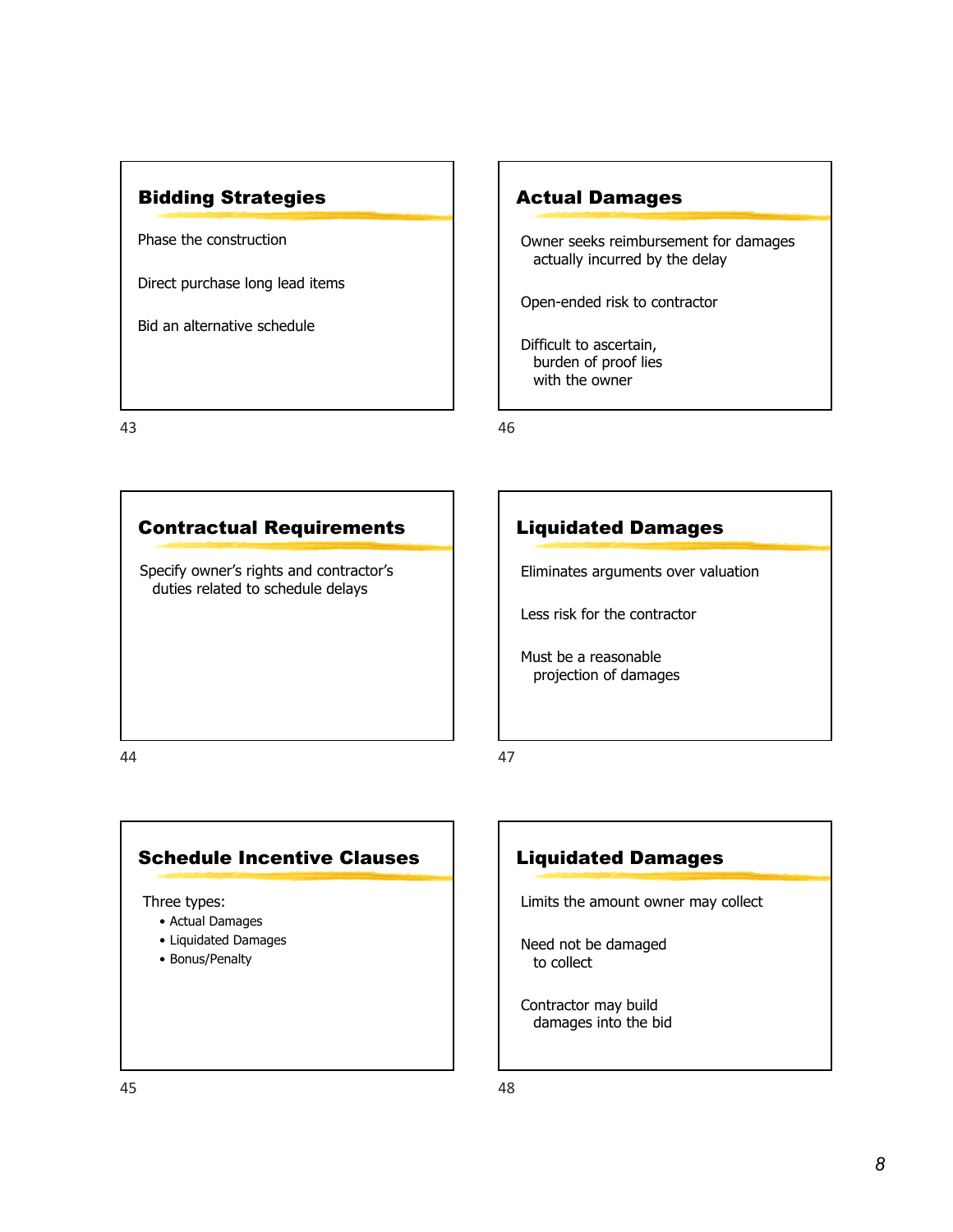# Bonus/Penalty Clause

Penalty must be balanced by a bonus

Provides contractor with a positive incentive

49

# Summary

Prioritize the project goals of cost, quality, and time

Recognize the discrete phases of the design process and manage the decision making process accordingly

Utilize contractual strategies as inducements and incentives for the contractor to meet the project schedule

50

This concludes The American Institute of Architects Continuing Education Systems Course

AIA<br>Continuing<br>Education<br>Provider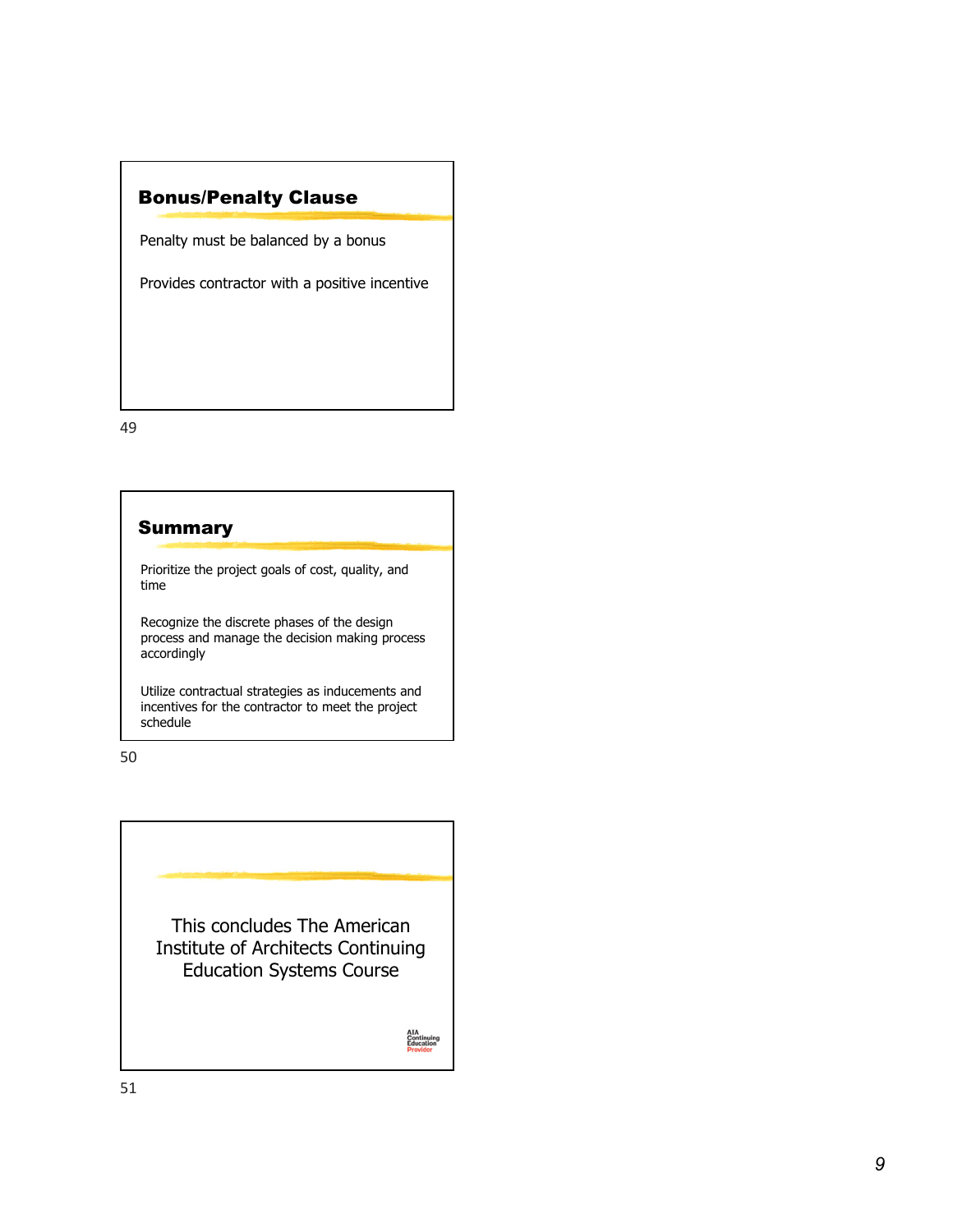Ö 團 Sep N MARIT **Original THE CONSUMER Bullet Liberty College** Aug **ESSENTER Elli Girona MAILLED** 4 习 **THE SEARCH** 画面出面面  $\overline{5}$ Figure 62-8 May **HIRRIBETHE** 医脑胆精 医胆固醇 **ENTERNATIONAL PROPERTY**  $\overline{A}$ Holland **End Date**  $9/29$  $4/23$ **B/24**  $9/22$ 4/16  $B/31$  $8/31$ **a**/15  $\overline{\mathbf{R}}$  $5/21$  $\overline{6/21}$ 6/21  $1/9$  $8/7$  $\frac{1}{10}$  $8/31$ 8/3  $8/3$ 4/3  $\overline{8}$ 5/7 Work<br>Days ခြ |္လုဒ္က 25 |৪ |ន **Q2** ∣ହ 15  $\mathbf{a}$  $\overline{\mathbf{a}}$ ∣ຂ  $\mathbf{P}$ ∣≘ ∣₽ ∣₽  $\boldsymbol{\Xi}$  $\boldsymbol{\mathsf{P}}$  $\circ$  $\bullet$ ю Start<br>Date  $\overline{5/24}$ 4/28  $5/10$ 8/22 **B/25**  $4/19$  $\overline{B/B}$  $\frac{1}{16}$  $9/23$ 4/3  $\frac{4}{5}$  $4/5$  $\overline{6/8}$  $\overline{7/21}$  $\overline{5}$  $B/4$  $8/4$  $B/4$  $\overline{8}$  $B/4$ l≊ Metal studs in the office area Mezzanine wire meah partition Pre-engineered bidg. submittal Drives, Waks, & Finish grade Erect pre-engineered building Bins, Racks in warehouse Site clearing, Excavation Loading dock equipment Task Name Mezzanine slab on deck Foundation site utilities Seeding/Landscaping **Building fabrication** Notice to proceed Building in the dry Submittal review Finishes, Offices Drywall, Offices Slab on grade **NEP** rough-In Signage Punchilat

Campus Maintenance Warehouse

₫

**THE REAL** 

 $\frac{1}{100}$ 

 $\bullet$ 

 $10/6$ 

Project complete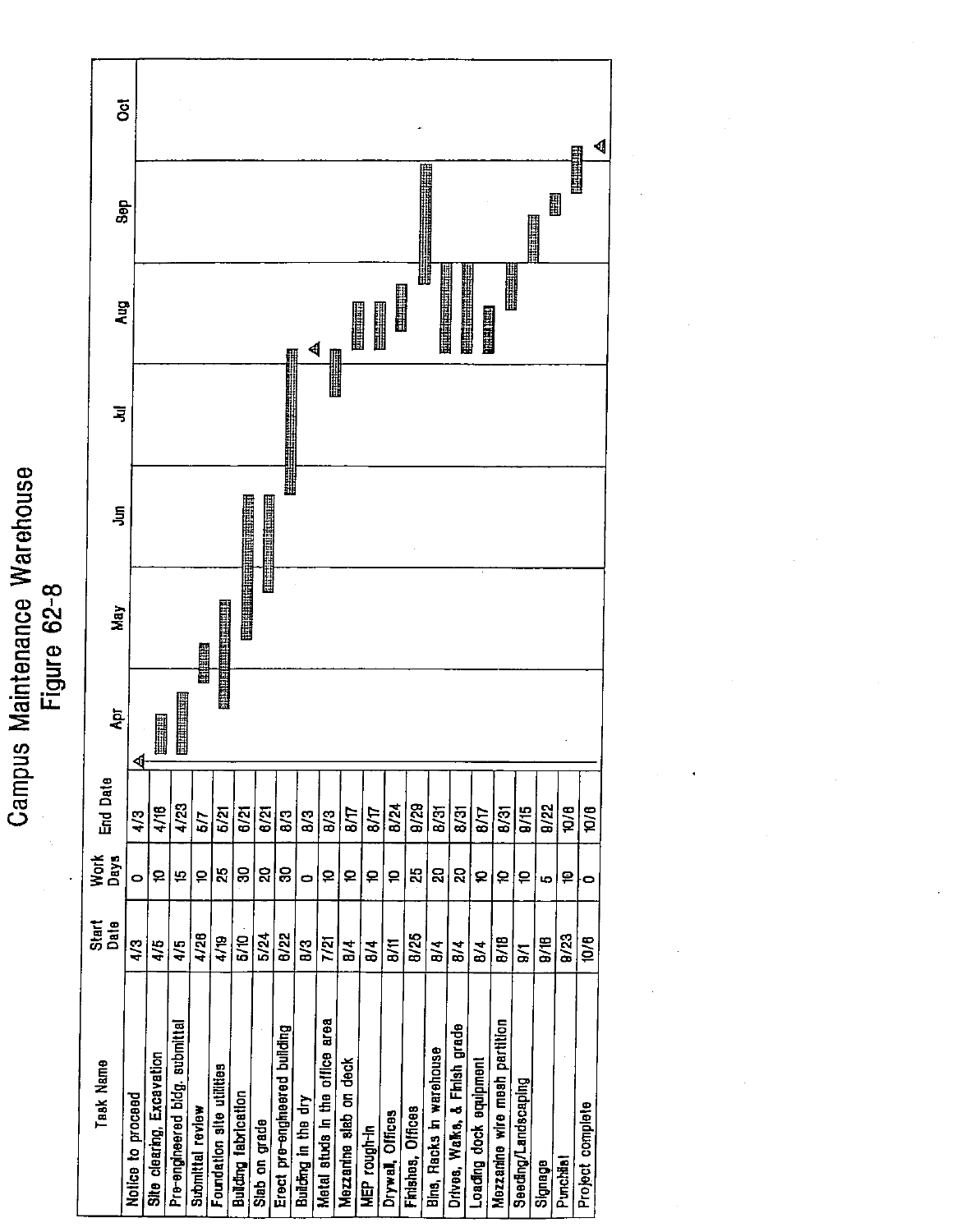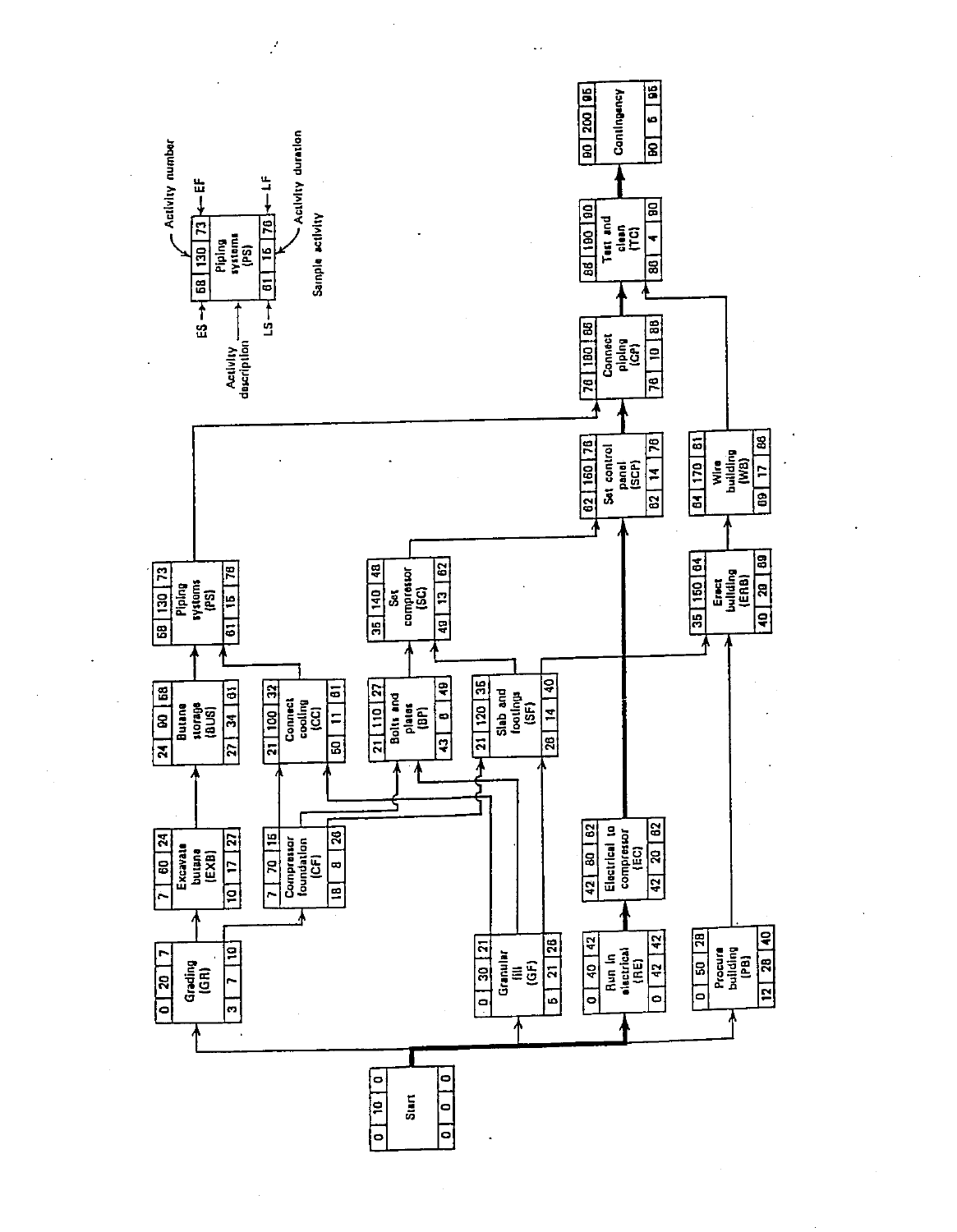# CONSTRUCTION **CLAIMS** MONTHLY

Devoted exclusively to the problems of construction contracting.

Volume 11 Number 11

November 1989

#### LIQUIDATED DAMAGES

It is customary in the construction industry for contracts to call for liquidated damages. Liquidated damages are a stipulated, per diem amount the contractor pays the project owner for completing the facility later than the contractually established deadline. They represent the owner's delay damages.

The liquidated damages provision of a contract is usually quite succinct. The contractor is allowed a stated number of calendar days from notice to proceed to complete the work and is subject to liquidated damages of a stated dollar amount for each day beyond that date that the work remains incomplete.

The simplicity of the provision and the apparently mechanistic manner in which it is applied could lead one to believe that there is little

to discuss regarding liquidated damages. This is not the case.<br>Many factors affect the enforceability of liquidated damages provisions, as well as the computation of the damages. When a project is delayed by multiple factors, the question of apportionment arises.<br>Contractors may argue that the damages have been waived by the owner. And subcontractors and other third parties may be affected by liquidated damages provisions. This two-part article addresses these issues.

#### Enforceability

The basic rule is that a liquidated damages provision is enforceable if the amount represents a reasonable forecast, at the time of contract formation, of the actual damages the owner might incur if the project is not completed by the contractual deadline. It is recognized that a precise determination of the owner's delay damages is not possible. This is why it is desirable to "liquidate" the damages; that is, to reduce them in advance to a sum certain. But a project owner must be able to show that it made a good faith effort to estimate its actual delay damages at the time the amount was inserted in the contract.

The improper establishment of the daily liquidated damages amount is the most common basis for a contractor's successful challenge of the enforceability of a liquidated damages clause. If the owner made no reasonable attempt to forecast its actual delay damages, the provision will be considered an unenforceable penalty, or an attempt to provide a negative incentive for timely contractor performance. San Ore-<br>Gardner v. Missouri Pacific Railroad Co., 658 F.2d 562 (8th Cir. 1981);<br>CCM December 1981, p. 2. Appeal of Great Western Utility Corp., ENG<br>BCA No. 4934 (Apr

The easiest case, from a contractor's point of view, occurs when the project owner fails to establish the precise daily amount of the liquidated damages. In one case, a government agency argued that the liquidated damages clause established in the federal regulations is automatically incorporated, as a matter of law, into every contract. (Continued on page 7)

#### **TABLE OF CONTENTS**

**Surety Reaches Retainage Before Bank** 

Prime Disclaims Coordination And Defaults Sub

Page 2

Sub Bound By Change Order Payment Formula

**AIA Waiver Limited To Insured Work Within Scope** Of Contract

Page 3

**Prompt Payment Interest** Can't Start Until Change Order Signed

**Building Dimensions Should** Have Been Field Verified

**Faint Drawing Note Binding** On Government

Page 4

**Forward Pricing Extin**guished Cumulative Impact Claim

Attorney's Fees Recoverable **Despite Contingent Fee** 

Small Business Collaboration Examined

**Bidder's Waiver Of Mistake Ruled Improper** 

Page 5

**Acceleration Claim Requires** Excusable Delay

Payment Guaranty Did Not Waive Supplier's Bond Rights

Page 6

**Engineer's Decision Not Final Engineer's Decision Final If** Not Appealed

Page 8



Business Publishers, Inc. • Chairman & President: Leonard A. Eiserer Publisher: Eric B. Easton Editor: Bruce Jervis, Esq.

CONSTRUCTION CLAIMS MONTHLY (ISSN 0272-4561), published monthly. Subscription rate: \$139 per year plus first-class or air-mail postage. Subscribers in U.S., Canada and Mexico, add \$3.00; subscribers in all other countries, Customer Service Manager: Sharee Morris. Reproduction in any form prohibited without express permission from the publisher.<br>POSTMASTER: Send address changes to BPI, 951 Pershing Dr., Silver Spring, MD 20910-4464. Phone: (3 (301) 587-1081. This publication is designed to provide accurate and authoritative information with regard to subject matter covered. It is sold with the understanding that the information will not be applied to specific factual situations without the advice of legal counsel. @Copyright Business Publishers, Inc. 1989.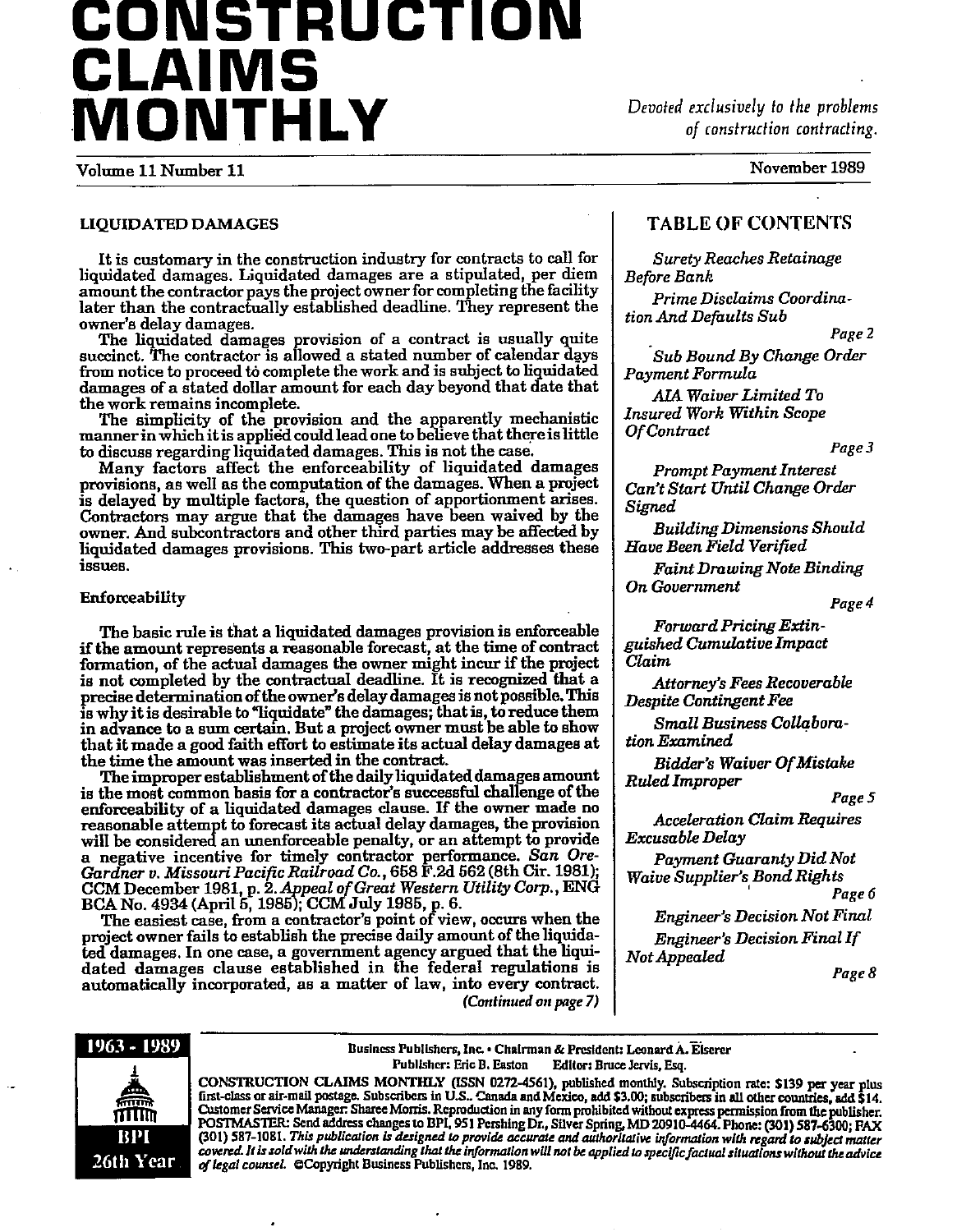#### (Continued from page 1)

Therefore, argued the agency, it could assess liquidated damages against the contractor even though no provision appeared in the contract. The Armed Services Board of Contract Appeals rejected this contention, noting that the standard federal clause failed to establish the per diem amount and was therefore unenforceable until it was adapted to a specific contract. Appeal of Jacqueline Howell, Ltd., ASBCA No. 27026 (September 30, 1982); CCM December 1982, p. 6.

A more common situation occurs when an owner uses a rote formula for determining the amount of liquidated damages and is unable to justify the<br>validity of its formula. These formulas are par-<br>ticularly prevalent in public contracting. In one case, Navy guidelines called for liquidated damages of six dollars per day per resident when constructing residential quarters. This resulted in a clause calling for liquidated damages of \$1728 per day in one contract. The Armed Services Board of Contract Appeals concluded that the Navy had made no effort to estimate its actual off-base living expenses in the event of late completion and the clause was therefore an unenforceable penalty. Appeal of Fred A. Arnold, ASBCA No. 26867 (January 10, 1986); CCM April 1986, p. 5.

Frequently, courts and administrative boards do not even need to address the justification for the formula itself because agencies misapply their own formulas. In the Appeal of Weddle Plumbing & Heating Co., VABCA No. 2209 (September 27, 1985); CCM December 1985, p. 6, Veterans Administration<br>guidelines called for liquidated damages of \$55 per<br>day for contracts within a certain dollar range. A VA engineer felt this was insufficient and raised the amount to \$100 per day. The Veterans Administration Board of Contract Appeals said this rendered the clause unenforceable.

In another case, government guidelines called for liquidated damages of \$50 per day, but the contract stated the damages at \$125 per day. The Armed Services Board of Contract Appeals said it had no objection to the use of properly crafted schedules or guidelines, but when the government exceeded its own guidelines without explanation, the entire clause automatically became an unenforceable penalty. Appeal of Dave's Excavation, ASBCA No. 36161 (June 8, 1988); CCM October 1988, p. 5.

Another way for project owners to render their liquidated damages clauses unenforceable is to reduce the original daily rate after contract formation. In the Appeal of Coliseum Construction, Inc., ASBCA No. 36642 (December 6, 1988); CCM March 1989, p. 4, the contract called for liquidated damages of \$1820 per day. The government's contracting officer decided this was excessive and assessed the tardy contractor at a rate of \$220 per day. The Armed Services Board of Contract Appeals said this was a tacit acknowledgment that no reasonable effort had been made to predict damages at the time of contract formation. Even if \$220 per day was a fair approximation of the government's actual delay damages, the entire clause was unenforceable and the government could not assess any liquidated damages.

Before leaving the topic of enforceabilty, it is important to reiterate that the validity of a liquidated damages clause is determined by looking back to the time at which the contract was formed. If a reasonable effort was made to estimate damages, the clause is enforceable regardless of the actual delay damages the owner ultimately does or does not incur.

In one case, the contract documents authorized the owner to occupy and use the building prior to final completion and acceptance. The contractor,<br>who had been assessed liquidated damages of \$100 per day, argued that the owner had been using the building for much of that period and had incurred no actual damages. The California Court of Appeal said this was irrelevant. An enforceable liquidated damages clause will apply regardless of the absence of actual delay damages. Vrgora v. Los Angeles<br>Unified School District, 200 Cal.Rptr. 130 (Cal.App. 1984); CCM June 1984, p. 3.

In another case, the contractor was assessed liquidated damages for completing the project 22 days behind schedule. The owner had left the building sitting unoccupied for five months after final acceptance. The contractor argued that its 22-day delay had obviously not caused any actual damages. But again, it was ruled that if the liquidated damages amount is a reasonable estimate of delay damages at the time the contract is formed, the clause is enforceable regardless of whether or not the owner ultimately suffers actual damages due to the late completion of the project. Appeal of Preston-Brady Co., Inc., VABCA No. 1892 (March 3, 1987); CCM<br>May 1987, p. 6.

This doctrine can also work to a contractor's advantage. If the owner's actual delay damages exceed the liquidated damages assessment, the owner has no recourse. Recovery is limited to the liquidated amount. This was the case when a project owner tried unsuccessfully to sue a contractor for \$340,000 of actual delay damages it allegedly incurred over and above the liquidated damages assessment. The owner's claim was denied. X.L.O. Corporation v. John T. Brady and Co. 482 N.Y.S.2d 476 (N.Y.A.D. 1984); CCM March 1985, p. 2.

In next month's conclusion, this article will discuss the determination of when a liquidated damages assessment should commence and end. It will also examine the apportionment of liquidated damages, waiver by the owner, and the effect on subcontractors and other third parties.

Reprinted with permission by Business Publishers, Inc.

For further information call 301-587-6300.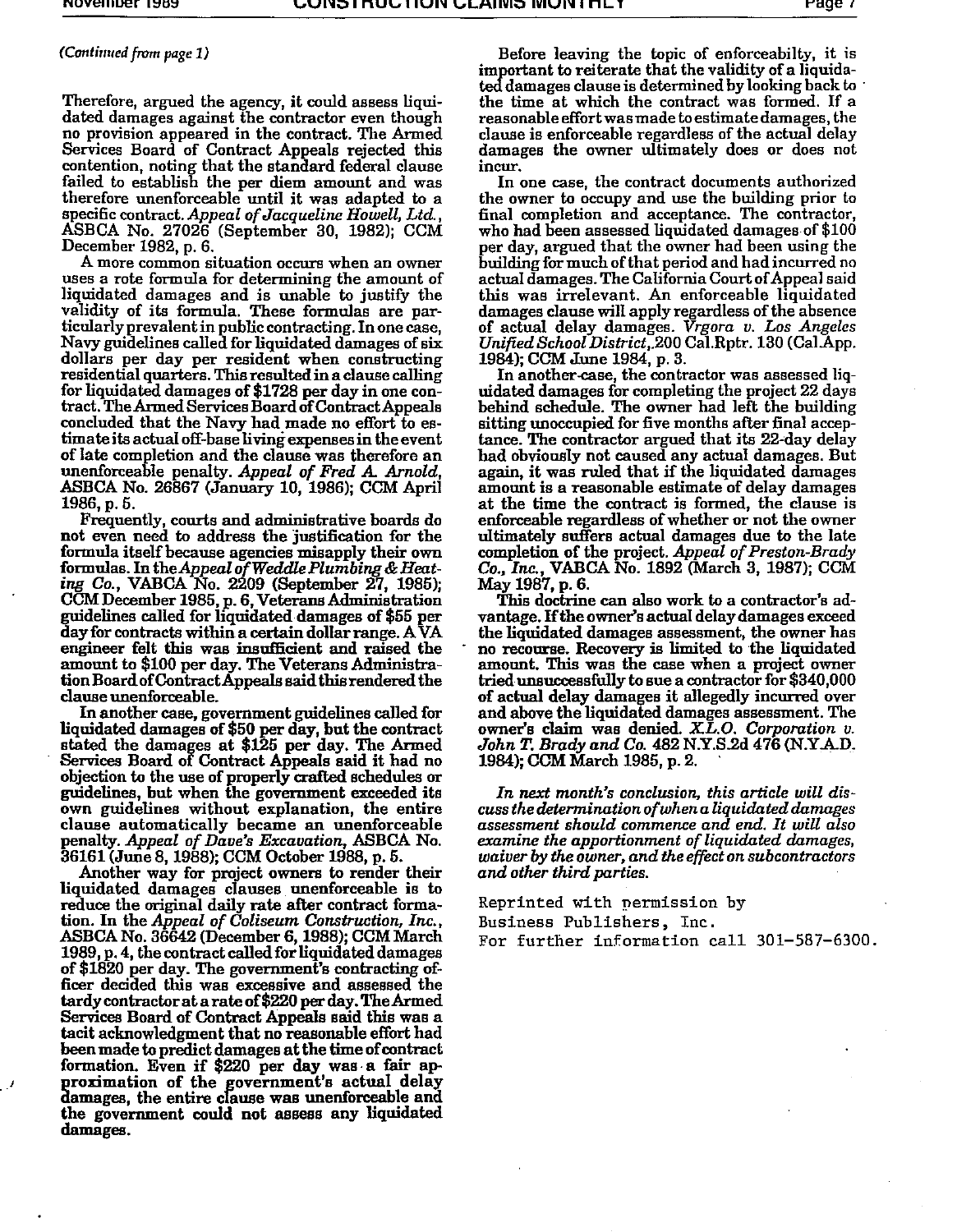# CONSTRUCTION **CLAIMS** MONTHLY

Devoted exclusively to the problems of construction contracting.

Volume 11 Number 12

December 1989

#### LIQUIDATED DAMAGES - Part II.

Last month, the first part of this article addressed the enforceability of liquidated damages clauses. This month's conclusion examines the time period for computing liquidated damages, the apportionment of liquidated damages, waiver of liquidated damages, and the effects of liquidated damages clauses on subcontractors and other third parties.

#### **Time Period**

Liquidated damages start to run when the contractually established completion date has been reached. Most contracts, however, allow the contractor an extension of time for "excusable" delay; that is, delay in project completion that was beyond the control and without the fault of the contractor. Therefore, the contract completion date must be extended to account for excusable delay and liquidated damages cannot be assessed until that extended completion date is reached. Davis v. Tillman, 370 So.2d 1323 (La.App. 1979); CCM September 1979, p. 2. Appeal of Sauter Construction Co., ASBCA No. 27050 (March 30, 1984); CCM June 1984, p. 6.

The most controversial aspect of computing the time period is the determination of when liquidated damages cease to run. Do they stop when the project is "substantially complete," e.g., fit for the owner's intended use and beneficial occupancy? Or do they continue to run until there has been final completion of the contract and final acceptance of the project by the owner? If the contract establishes the point at which liquidated damages cease to run, courts and administrative boards will abide by the agreement of the parties. But problems arise when the contract fails to address this issue.

Some courts have ruled that liquidated damages should run until final completion. In one case, where the construction contract said liquidated damages would be assessed until the "completion date" of the project, the Court of Appeals of North Carolina interpreted that to mean final completion and acceptance. The Court reasoned that if liquidated damages ceased upon substantial completion, there would be no incentive for the contractor to perform the punch list work and achieve final completion. Ledbetter Brothers, Inc. v. North Carolina Department of Transportation, 314 S.E.2d 761 (N.C.App. 1984); CCM August 1984, p. 4.

This reasoning is flawed. Liquidated damages are not supposed to function as a penalty or negative incentive. They are intended to compensate the owner for the loss of use of the facility caused by late completion. Once the owner gains use and occupancy of the facility, the liquidated damages should stop. Furthermore, the North Carolina court's fear of abandonment is unfounded. Even though a contractor has achieved substantial completion and liquidated damages have ceased to run, the contractor may still be terminated for default and assessed for the cost of completion if it fails to perform the punch list work. Appeal of Mitchell Engineering & Construction Co., Inc., ENG BCA No. 3785 (April 4, 1989); CCM September 1989, p. 5.

As indicated in the preceding paragraph, the better reasoned and prevailing rule

(Continued on page 7).



Business Publishers, Inc. • Chairman & President: Leonard A. Eiserer Publisher: Eric B. Easton Editor: Bruce Jervis, Esq.

CONSTRUCTION CLAIMS MONTHLY (ISSN 0272-4561), published monthly. Subscription rate: \$139 per year plus<br>first-class or air-mail postage. Subscribers in U.S., Canada and Mexico, add \$3.00; subscribers in all other countries, Customer Service Manager: Sharee Wharton. Reproduction in any form prohibited without express permission from the publisher. POSTMASTER: Send address changes to BPI, 951 Pershing Dr., Silver Spring, MD 20910-4464. Phone: (301)<br>587-6300; FAX (301) 587-1081. This publication is designed to provide accurate and authoritative information matter covered. It is sold with the understanding that the information will not be applied to specific factual situations without the advice of legal counsel. © Copyright Business Publishers, Inc. 1989.

# **TABLE OF CONTENTS**

As-Planned CPM Schedule Not Conclusive On Delay Impact **Bid Process Integrity Prevails** Over Cost Savings

Page 2

Contractor Denied Delay Recovery On Multiple Prime Project

**Engineer Denied Third-Party** Recovery Against Manufacturer

Page 3

No Progress Payment For Preparatory Work On Critical Path

No Interest Unless Underlying Claim Is Certified

**Building Conditions Concealed** During Pre-Bid Inspection

Contractor Not Obligated To Proceed Without Authorization

Page 4

Contractor May Invoice Less Than Full Contract Price

Minor Amendment Had Material Price Impact

Commercial Bid Bond Incompatible With Federal Regs

Page 5

No Recovery For Differing Site Conditions

Subcontract Not Limited To Fixed Price

#### Page 6

**Indemnification Clause In Prime Contract Protects Engineer** 

Prime Delayed Sub By Failure To Deliver Template

Page 8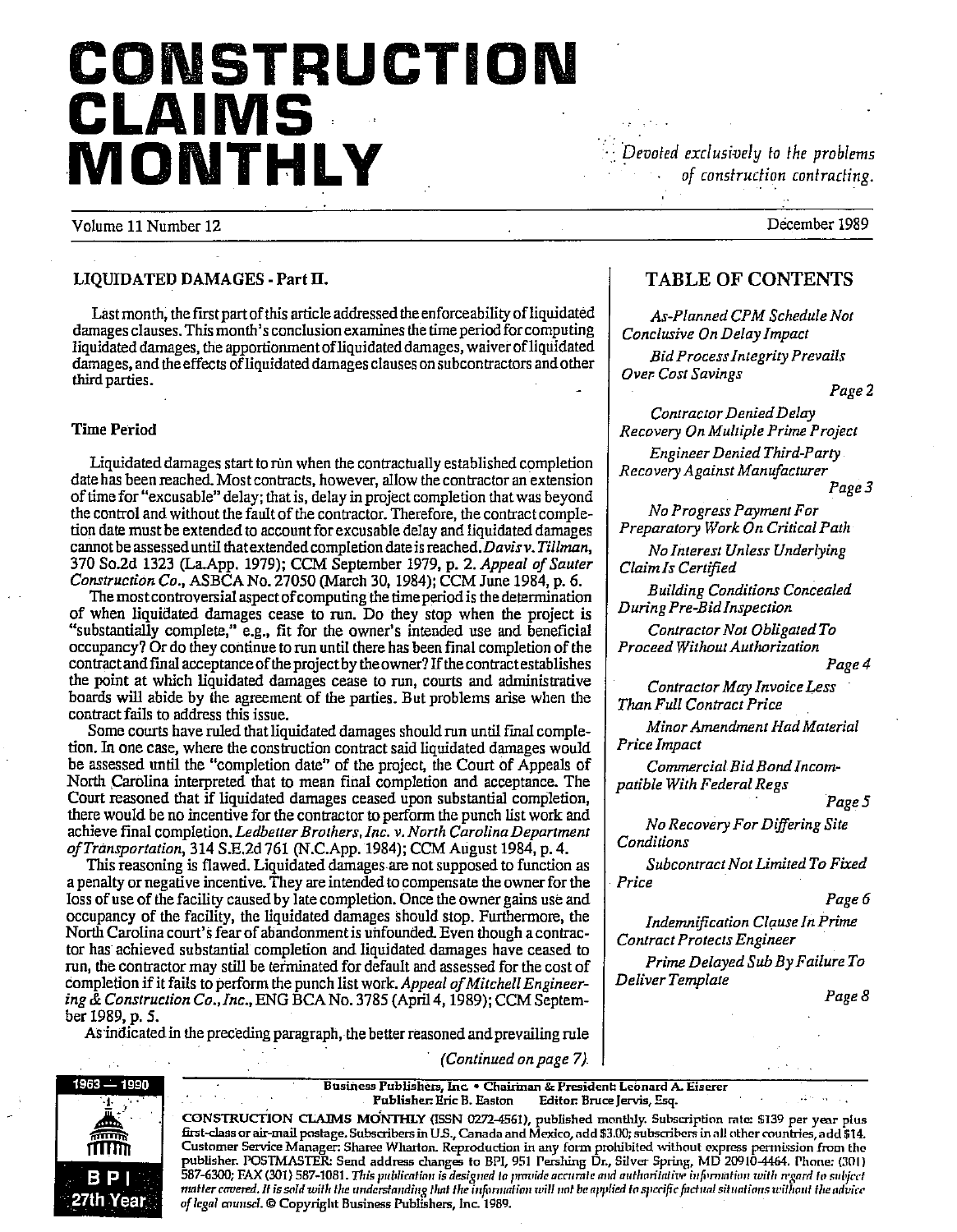(Continued from page 1)

is that liquidated damages cease to run as soon as the contractor achieves substantial completion of the project. Stone v. City of Arcola, 536 N.E.2d 1329 (Ill.App. 1989); CCM August 1989, p. 2. Appeal of Rivera Construction Co., Inc., ASBCA No. 30207 (April 12, 1988); CCM August 1988, p. 5. Appeal of Wickham Contracting Co., Inc., IBCA No. 1301-8-79 (March 31, 1986); CCM June 1986, p. 5.

One final note needs to be made regarding the time computation for liquidated damages. At least one case has held that an owner need not wait until substantial completion and determination of the total period of delay to assess liquidated damages. The owner was allowed to start withholding liquidated damages prior to substantial completion based on the estimated period of late completion. Appeal of KPM Corp., ASBCA No. 26540 (September 24, 1984); CCM January 1985, p. 5.

#### Waiver

The question of the timing of assessment of liquidated damages gives rise to the issue of waiver. Contractors sometimes argue that by failing to assess liquidated damages prior to final acceptance of the project, the owner waived the right to those damages. This argument has been rejected. Final acceptance may waive the owner's claims based on patent defects in the work itself, but not a claim for late completion. Southbend Contractors, Inc. v. Parish of Jefferson, 408 So.2d 1158 (La.App. 1982); CCM May 1982, p. 8.

Similarly, the release of retainage without deducting liquidated damages does not constitute a waiver of the right to later claim liquidated damages. Illinois State Toll Highway Authority v. Gust K. Newberg, Inc., 531 N.E.2d 982 (Ill.App. 1988); CCM March 1989, p. 6.

On a related matter, it has been ruled that an owner does not lose the right to assess liquidated damages if a contractor abandons work prior to substantial completion. A contractor cannot rescind the liquidated damages clause or avoid its effects simply by walking off the job. Pacific Employers Insurance Co. v. City of Berkeley, 204 Cal.Rptr. 387 (Cal.App. 1984); CCM October 1984, p. 8.

#### Apportionment

Frequently a contractor completes a project behind schedule and a number of factors have contributed to the delay. The question then is whether the contractor can be assessed for liquidated damages. Some cases have held that when the owner and contractor have both contributed to the late completion of the project, no liquidated damages whatsoever can be assessed. No attempt should be made to apportion the causes of delay. The clause becomes unenforceable. San Ore-Gardner v. Missouri Pacific Railroad Co., 496 F.Supp. 1337 (E.D. Arkansas 1980); CCM January 1981, p. 4.

The better and more prevalent rule, however, is that a contractor may be assessed liquidated damages for its share of the delay unless the project would have been completed on time but for the delay of the owner. Aetna Casualty and Surety Co. v. Butte-Meade Sanitary Water District, 500 F.Supp. 193 (E.D.S.D. 1980); CCM March 1981, p. 2.

There are practical limitations on the application of this rule, however. If the causes of delay cannot be apportioned with reasonable certainty, then no liquidated damages may be assessed. Appeal of J.B.L. Construction Co., Inc., VABCANo. 1799 (November 7, 1985); CCM January 1986, p. 5. Appeal of The Abright Company, ENG BCA No. PCC-38 (September 20, 1981); CCM January 1982, p. 5. And concurrent delay makes apportionment impossible and prevents assessment of liquidated damages. Appeal of C.D. Murray Co., Inc., ENG BCA No. 5018 (October 31, 1988); CCM February 1989, p. 4.

The issue of apportionment arises in other contexts, as well. On a multiple prime contract project, the owner must show the extent to which a particular contractor contributed to the late completion of the project before assessing liquidated damages against that contractor. Utica Mutual Insurance Co. v. DiDonato, 453 A.2d 559 (N.J.Super.A.D. 1982); CCM March 1983, p. 4. And when two separate buildings are included in a single contract, liquidated damages may not be apportioned between the two buildings unless the contract expressly authorizes such allocation. Appeal of Roberts Construction Co., ASBCA No. 35570 (March 8, 1989); CCM July 1989, p. 4.

#### **Subcontractors And Others**

It is common, of course, for prime contractors to include liquidated damages provisions in the subcontracts they award. These clauses may establish a daily rate or may state that to the extent the subcontractor's delay causes the owner to assess liquidated damages against the prime contractor, the sub will indemnify the prime. These clauses are enforceable and subject to the same basic rules stated in the preceding sections of this article.

The limited role of a subcontractor in an overall project has led courts to articulate some additional safeguards for subcontractors. When a subcontractor is late completing its work, the prime contractor cannot assess liquidated damages for the entire period prior to completion of the project. The prime can assess liquidated damages only for the number of days the sub actually delayed the prime's completion. Mattingly Bridge Co., Inc. v. Holloway & Son Construction Co., 694 S.W.2d 702 (Ky. 1985); CCM December 1985, p. 8. And when a project is functionally operational without completion of the subcontractor's portion of the work, the subcannot be held liable for any of the liquidated damages assessed against the prime contractor. U.S. for the Use and Benefit of Control Systems, Inc. v. The Arundel Corp., 814 F.2d 193 (5th Cir. 1987); CCM June 1987, p. 3.

Finally, other third parties sometimes take an interest in the liquidated damages clause found in the prime construction contract. Real estate developers sometimes claim that they are third-party beneficiaries of the contracts between municipalities and contractors building streets or utilities. The developers argue that they are entitled to recover the liquidated damages derived from contractors whose late completion delays a project. These claims are universally rejected. Chard Realty, Inc. v. City of Shakopee, 392 N.W.2d 716 (Minn.App. 1986); CCM November 1986, p. 3. Coastland Corp. v. County of Currituck, 734 F.2d 175 (4th Cir. 1984); CCM September 1984, p. 3.

Reprinted with permission by

Business Publishers, Inc.

For further information call 301-587-6300.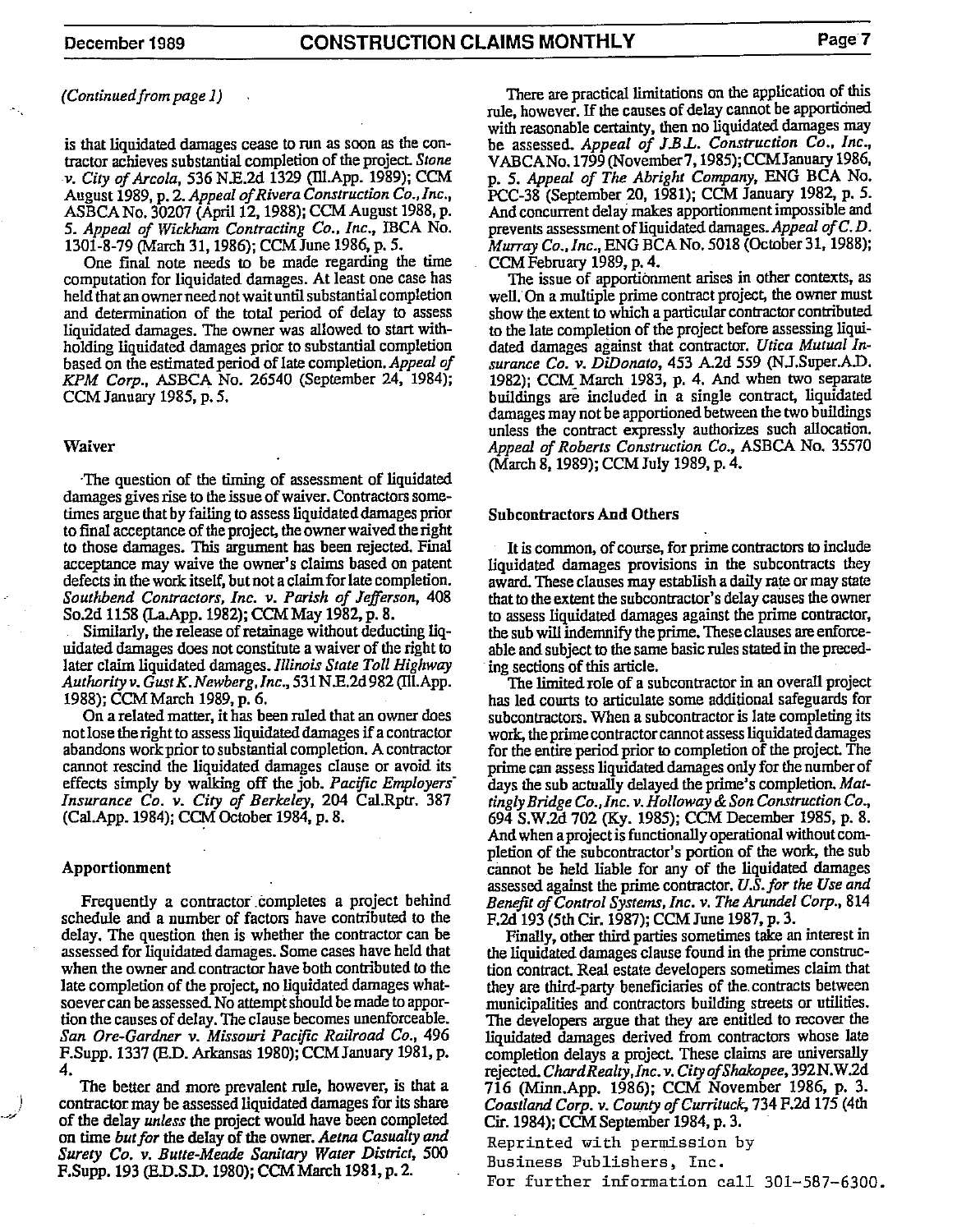# FROM CONCEPT TO COMMISSIONING



# **Planning, Design, and Construction** of Campus Facilities

Edited by Donald Guckert

# Timing is Everything: Meeting the Challenge of Aggressive Project Schedules by Donald Guckert

How typical is it at your campus to have plenty of time to design and build projects? How often are your clients in no hurry to occupy new facilities? Do your clients usually request their projects far enough in advance to meet their critical occupancy goals?

The time required to design and construct a campus project is one of the most underestimated aspects of our work. It is common, particularly on smaller projects and renovations, for campus clients to approach their projects with unrealistic time expectations and a critical completion date driven by the academic calendar. Even when we are able to complete a project on an extremely tight schedule, our reward is often heightened expectations from other clients who want their project completed with an even shorter turnaround time.

As facilities project managers, we must learn how to handle schedule constraints tied to the realities of funding cycles, research grants, academically driven dates, and other issues unique to a college campus. Understanding the dynamics involved with project schedules and taking advantage of time management techniques can help design and construction professionals successfully meet these challenging and often unrealistic schedules.

# **Prioritizing Project Goals**

The three fundamental goals of any campus project are: 1) lowest cost, 2) highest quality, and 3) shortest time. Since these three goals vary in importance with each project, and the goals often conflict with each other, our clients need to prioritize these goals for their own project.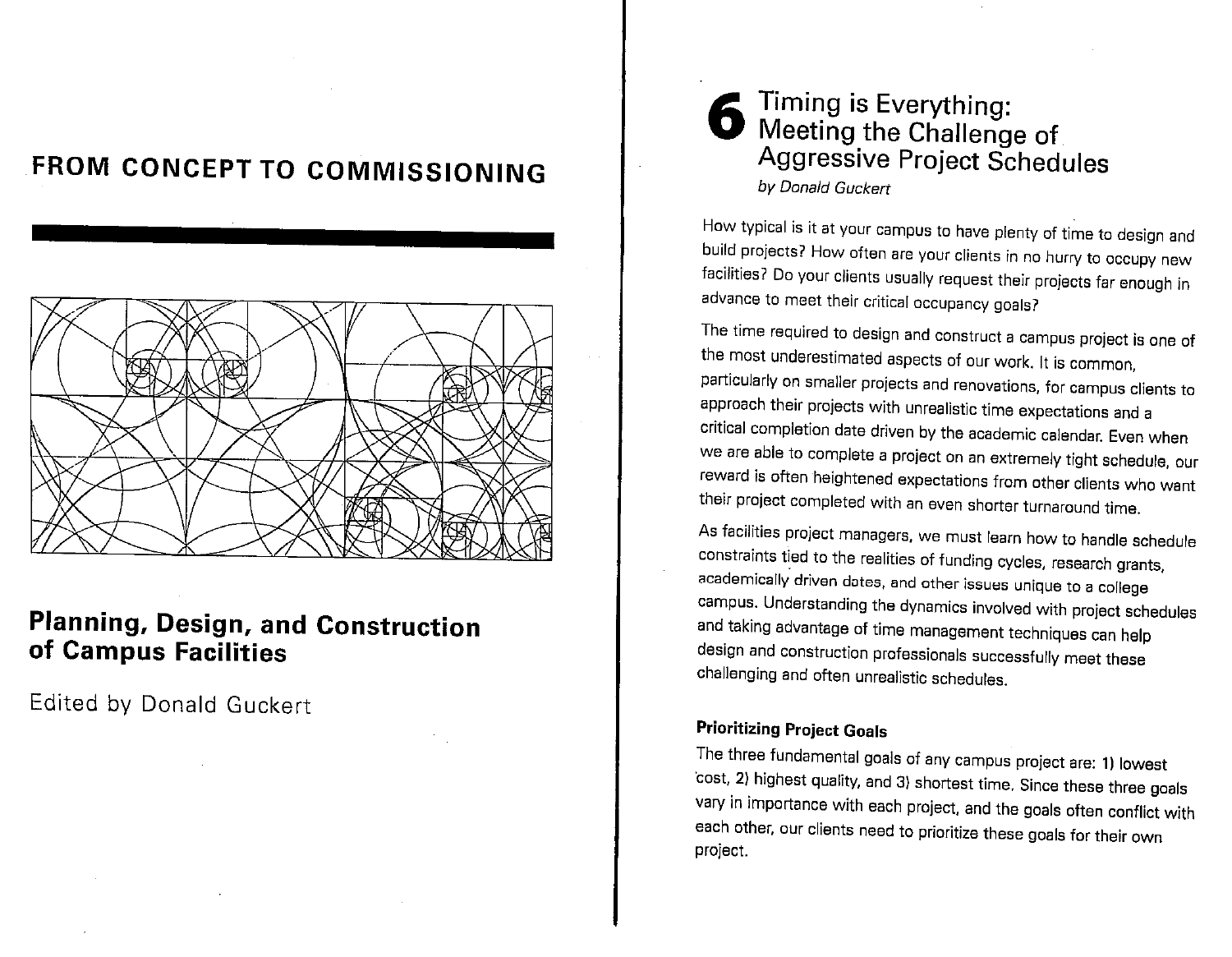Sure, everyone wants low cost, but do they want it at the expense of quality? Is the completion date more important than the cost? Do we have adequate time allotted to ensure good quality? Early in the planning process, clients should be encouraged to evaluate their priorities. It may be more important, for example, to complete the campus bookstore by fall semester than to have the project cost 15 percent less or have meticulous workmanship. The priority of goals should be determined by the client, not the facilities project manager. Instead, our role is to point out the dynamics between cost, quality, and time.

Compressing a project schedule often diminishes quality and/or increases cost. Pushing the design professional with an aggressive timetable can result in a poor set of design documents due to a lack of time for careful preparation and review. Likewise, pushing the contractor to complete a project at a breakneck pace usually makes quality a casualty. It is unfortunate, but contractors often find cutting corners is their only option when forced to meet a tight schedule.

Like quality, cost can suffer when schedules are tight. In bidding the project, contractors may realize that the only way to meet the schedule is to work premium time. This premium time could involve longer workweeks, double shifts, or spot premium time. Working beyond the normal 40-hour week kicks in overtime pay; double shifts may incur shift differential pay; and both approaches yield productivity losses. Contractors may also pay premiums for expedited material and equipment. When contractors have to adjust their bids for these additional costs, campus clients end up paying for them in the form of higher bids.

A client who requests a project without sufficient time allotted has subordinated the cost and quality goals to time. However, on the positive side, if the project is given a sufficient amount of time for the design and construction phases, both quality and cost can be optimized. It is our responsibility to educate our clients about the substantial benefits of submitting timely project requests.

Convincing clients to submit project requests with sufficient time for design and construction is a critical first step. However, facilities project managers then must meet the challenge of successfully managing the time that clients have provided.

# **Building the Pyramid: Decisions and Design**

The four basic phases of project design are: 1) programming, 2) schematic design, 3) design development, and 4) construction documents. It is helpful to think of these four phases as building blocks in a pyramid.

Programming: All of the programming decisions stand at the base of the pyramid. In this phase, the client's space and program needs are analyzed and described.

Schematic design: The design team then works with the client to develop a general project layout based on their programming needs. This phase comprises the next few blocks in the pyramid.

Design development: Design development decisions-such as the level of interior finishes and types of mechanical systems-build on the schematic design. Design development is the third tier of the pyramid.

Construction documents: Finally, at the peak of the pyramid, decisions are made on all remaining details necessary to describe the project to the bidding market.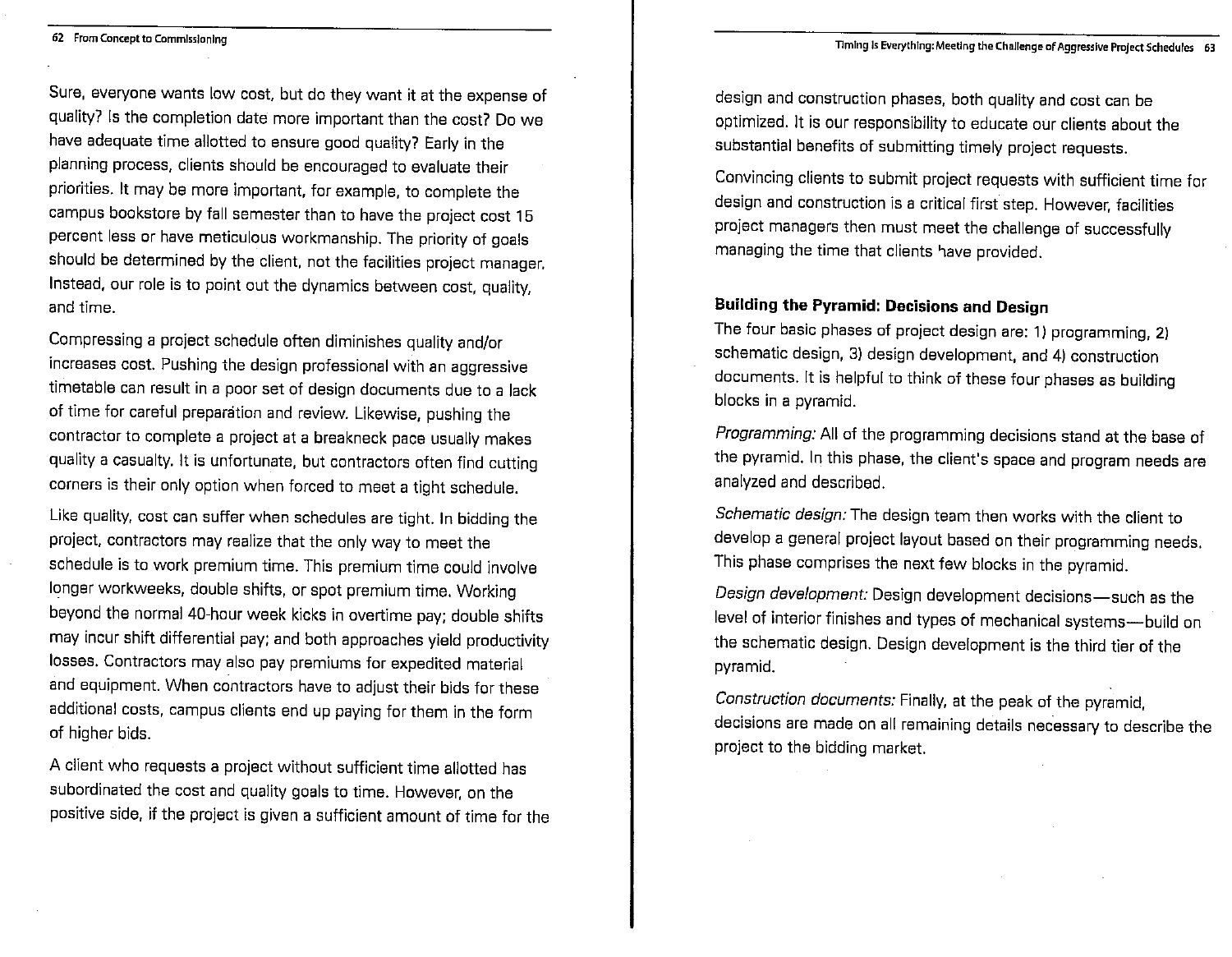

The pyramid analogy helps to portray the discrete phases of the project design. It also illustrates the problems that occur when a decision in an early design phase is reviewed and revised in a later phase. For example, a client may decide late in a project to change rooms 103 and 104 from two offices to a conference room. They see this decision as a simple erasure of a line on a drawing. For the design professional, if the "erasure of the line" is made during the design development or construction document phase, it may mean lighting alterations, changes in the ventilation requirements, relocation of utility chases, elimination of a door, reconfiguration of windows, addition of casework, and so on. Our decisions and design pyramid needs to be dismantled all the way back to the programming level and then rebuilt.

Clients tend to look at the design process as a flexible, open-ended period where everything is still on paper, and changes can be made at any time. However, we must inform clients why changes made late in the design process, such as converting two offices into a conference room, can cause design delays, increase costs, and have a serious impact on their overall schedule.

Scope creep is another common phenomenon of campus projects that can negatively affect the schedule. Scope creep also forces the dismantling of the decision pyramid, but with the added impact of more work to be designed and constructed. The schedule rarely is adjusted to match the increased scope because, as the name implies, the scope "creeps" up on the design team without them realizing the need for a corresponding schedule creep.

Design changes and scope creep are not the only reasons for design delays. The failure to make timely decisions can have an equally devastating impact on the schedule. The culture of an educational institution is one where most decisions are made by consensus. All constituents and stakeholders are invited to be heard and represented if the decision affects them. Unlike corporations, where authority to make decisions is sharply focused on a particular management representative, educational instititutions rarely give decision authority to one individual. Instead, several layers of decision makers may be involved with a campus project. While the "consensus decision" culture may work well with many issues confronting a university, it can be devastating to a project schedule, if not properly managed.

Outside design firms that are unaccustomed to working with institutional clients usually underestimate the time required to complete a campus design project. Consequently, the A/Es (architects/engineers) often find themselves falling behind schedule and rushing through the construction document phase to meet the target advertisement date.

When a project is initiated, project managers should emphasize to campus decision makers, particularly the client, how delayed decisions will hold up the design process. A delayed decision that stops the construction of our imaginary pyramid may be just as devastating as changes that dismantle the pyramid.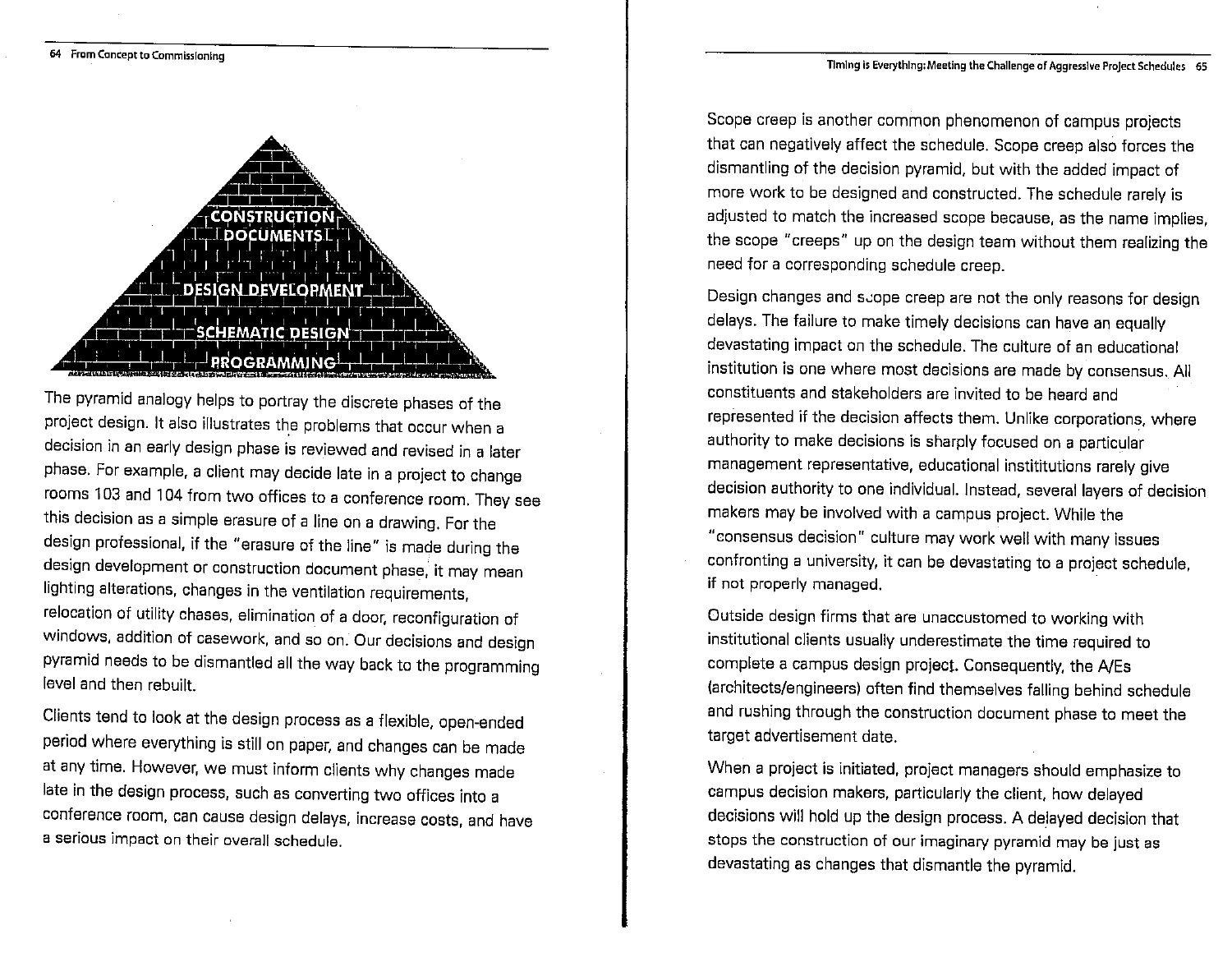#### **Keeping Construction On Track**

Proper budgeting of time in the construction phase is critical to meeting a completion date. Usually construction schedules are set by a combination of the A/E's professional judgment and the owner's needs. Project managers should be aware of some inherent problems with construction schedules set in this manner.

It is all too common for a design team to become falsely optimistic about the construction schedule when time is running short due to design phase delays. Human nature drives the design team to grow ever more optimistic that everything will work out once we get to construction. Besides, there is an assumption, made by many, that contractors only work at the pace set by the schedule. If they are given too much time, they will never complete early. If they are given a challenging schedule, they will pace themselves accordingly to avoid the consequences of a delayed completion. While there may be some truth in this belief, applying it to the wrong set of schedule circumstances can lead to failure.

Contractors should be consulted about the budgeted time for construction. Even in a public, openly competitive environment, contractors who regularly bid on an institution's work often are receptive to giving input on how much time should be allowed. Facilities project managers should take advantage of this resource when setting schedules. We may not like what we hear, but the contractor's input can serve as a reality check that might avoid problems later.

#### **Time Management Strategies**

What if the project is still short on time, and the residence hall renovation absolutely must be completed by fall semester? This

would not be much of an article if the answer was to simply tell the client that more time is needed, and they should wait until spring semester.

There are a number of contractual strategies that may be employed if the construction schedule is tight. The first strategy is to prequalify contractors who will be allowed to bid the project. This is a very effective technique available to most private institutions, but few public institutions.

Institutions should consider prequalifying those contractors who have a solid track record on meeting demanding schedules. Prequalifying contractors who have done previous work for the institution or who have a comfortable working relationship with the campus may not always be the best choice in a tight schedule situation. In the construction industry, as in all industries, there is a large variance of management skills between companies. Project managers should look for contractors who utilize critical path (CPM) scheduling, have a system for tracking shop drawings, select subcontractors and suppliers on the basis of time as well as cost, manage the work of subcontractors, expedite vendor shipments, and take decisive action when delays are detected.

Even public institutions that are restricted from prequalifying contractors can build many of these management attributes into the postqualification requirements of the contract. Requiring the successful bidder to have CPM scheduling capabilities is not unreasonable, even for small projects. Additionally, requiring contractors to submit a schedule with their bids can force them to thoroughly consider the time allowed when putting together those bids.

Often, we must protect the institution from contractor management deficiencies-particularly in public bidding environments. It is often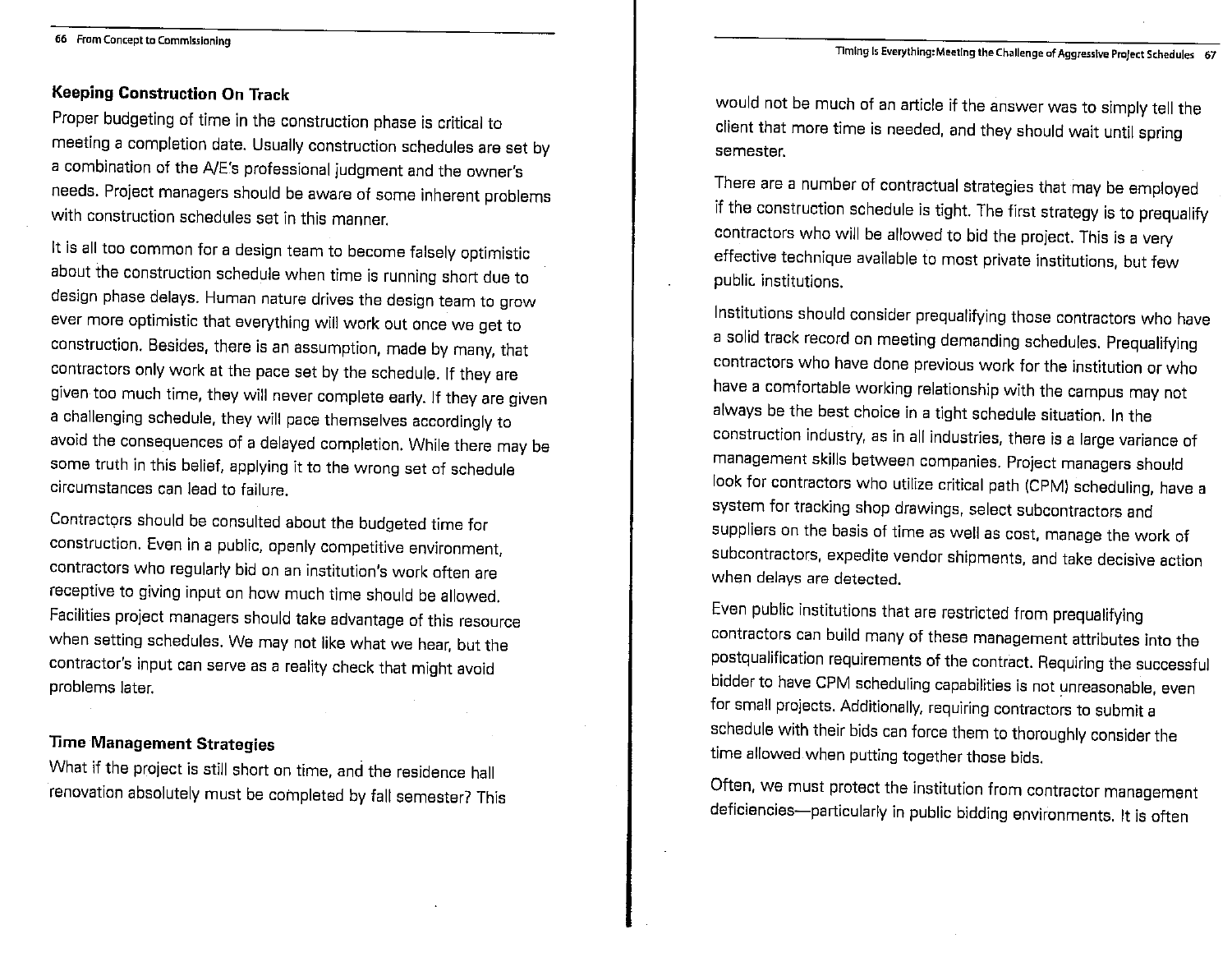#### Timing is Everything: Meeting the Challenge of Aggressive Project Schedules 69

#### 68 From Concept to Commissioning

said that the low bidder is the one who made the biggest mistake in putting the bid together. I would add, from a scheduling standpoint, that the low bidder is probably the one who is most unrealistic about how to meet an aggressive schedule.

Owners faced with tight construction schedules will not want to award the contract to the contractor who bid a straight 40-hour workweek. Consequently, owners should consider requiring, through the specifications, that contractors work double shifts during the project or require them to carry a premium time allowance in their budget. Often, a jumpstart on the project is all that is needed to get ahead of the schedule. If all is going well midway through the project, the owner can always relax the double shift requirement or take a credit for the unused premium time allowance. Forcing the bidders to base their bids on a common scheduling approach levels the playing field and lowers the risk of a delayed project completion by the low bidder.

Another possible strategy is to bid the project based on two different schedules. As discussed earlier, when time is constrained, project costs usually rise. Bidding a shorter schedule as an alternative will reveal how much the aggressive schedule is costing. This strategy works simply by bidding a reasonable schedule, such as spring semester completion, as the base bid. The aggressive completion date, such as the earlier fall semester, then is packaged as an alternate. If the client decides to allow more time in order to save money, the decision is made on firm dollars. If the client decides to opt for an earlier completion, it demonstrates to the contractor that the owner is resolved to pay for, and thus enforce, the earlier completion date.

#### **Restrictive Construction Windows**

Construction windows, such as Christmas break, spring break, or summer break are targeted for many campus projects. Summer

break in particular is a period of high construction activity on college campuses. Summer break is also the time allotted for renovations or repairs to facilities that must remain in operation during the rest of the year.

The key to success with these construction windows is to build sufficient lead time into the schedule. Many renovation projects can be completed within a period of ten to twelve weeks of on-site construction, if all equipment and materials are delivered on time. The design consultant should verify that all specified products critical to the schedule are, in fact, available in the time frame required.

Timely delivery of materials and equipment is a function of shop drawing approval and manufacturing and delivery time, both of which are common causes of construction delays. Consequently, for a project with a summer construction window, the likelihood of meeting an August completion date is increased if the contract is awarded in January or February instead of April or May.

#### **Schedule Incentive Clauses**

Even when time management techniques, tools, and resources are available, contractors often lack the motivation to invest in using them. Schedule incentive clauses can provide a monetary incentive for a timely project completion. The most common incentive clauses assess a damage or a penalty on the contractor for a delayed project completion.

Actual damage clause: One type of contractual incentive is an actual damage clause. Under the actual damage clause, the contractor is responsible for reimbursing the owner for all damages actually incurred as a result of a delayed completion. Examples of actual damages include the expense of housing students in temporary facilities, lost bookstore revenue, and increased administrative costs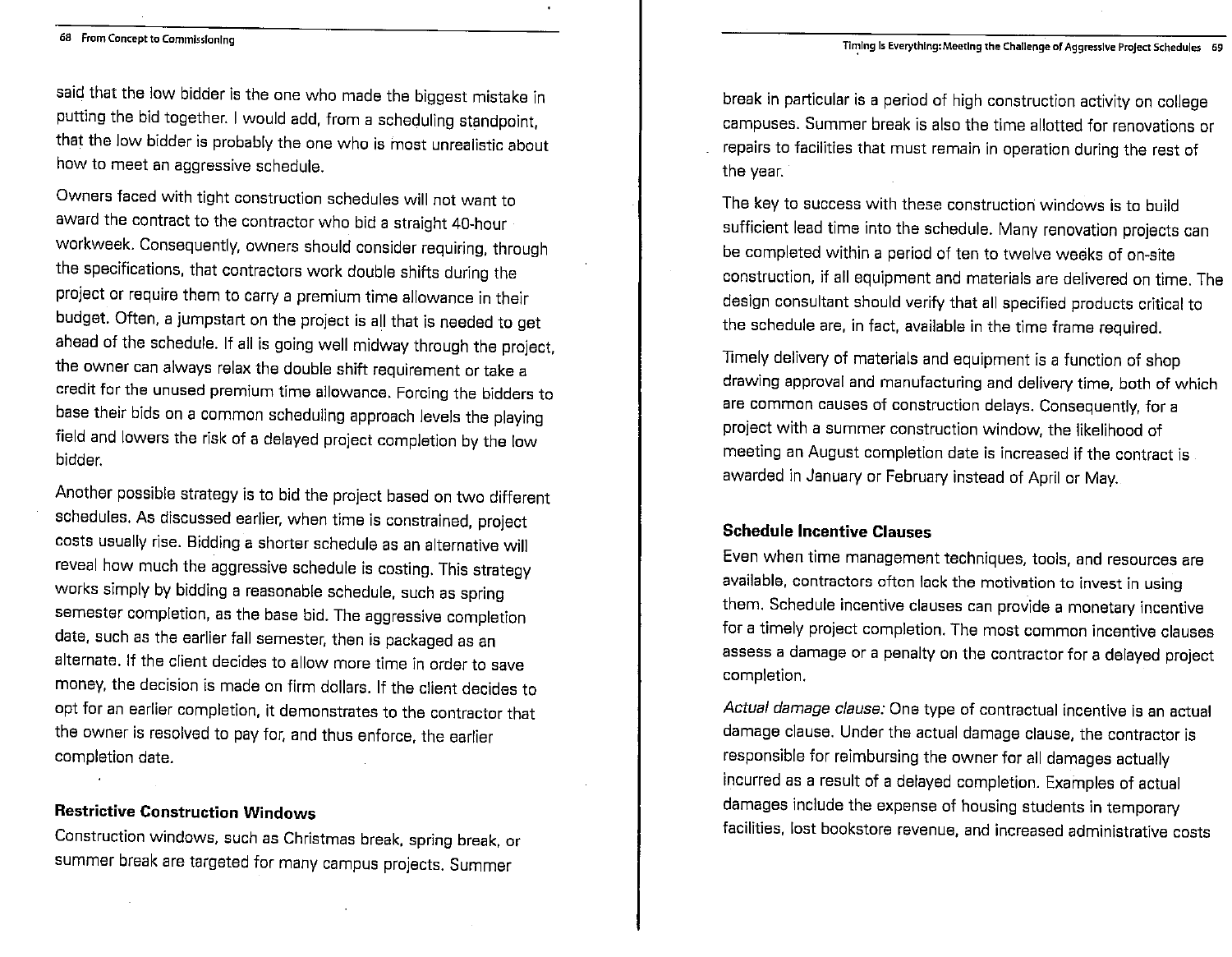in managing the delayed project. However, actual damages can be difficult to collect because of disputes with the contractor as to whether or not the university really was damaged and to what extent. It is particularly difficult to determine the damages incurred when a classroom or auditorium is not ready for the first day of classes. It also should be noted that most construction firms do not like actual damage clauses because they impose an open-ended risk.

Liquidated damage clause: A liquidated damage clause may be used in lieu of an open-ended actual damage clause. The term "liquidated" merely signifies that the precise amount of daily damages has been established by contractual agreement. An advantage of the liquidated damage clause is the avoidance of future litigation between the owner and contractor over the valuation of damages.

Contractors generally prefer a liquidated damage clause because it reduces the likelihood of disputes with the owner over monetary damages if the project is delayed. However, setting a "daily damages" amount may backfire on the owner if a contractor develops a bid for the project that builds in the daily damages and "plan for" a late completion date. Even after figuring in the damages," the contractor may be able to underbid the competition because it does not have to pay acceleration costs to meet the aggressive deadline.

Across the industry, liquidated damages typically range from a few hundred to several thousand dollars per calendar day. The amount set for damages are legally enforceable, provided they are a reasonable forecast of the damages the owner would be expected to suffer in the event of a late completion. In court cases, where it has been proven that the amount was arbitrary, excessive, or unreasonable, the courts have found that the damages constituted a penalty and thus have ruled the liquidated damage clause unenforceable. Therefore, it

is important to validate the prescribed liquidated damages by developing and documenting a sound and fair basis for the determination of damages.

Finally, in several cases, the courts have ruled that the owner need not actually realize damages upon the late completion of a project in order to collect liquidated damages. Just a reasonable anticipation of damages at the time of bidding is necessary to mutually bind the contracting parties. Similarly, if the owner suffers damages for delay in excess of the prescribed damages, the owner is limited to the stipulated damages only.

Bonus/penalty clause: A third type of incentive clause is the bonus/penalty clause. Although the liquidated damage clause and bonus/penalty clause sometimes are used interchangeably, there is a definite legal distinction between the two. Two of the major differences are as follows:

- 1. Unlike liquidated damages, a bonus/penalty clause does not have to be a reasonable projection of damages (or benefits) realized by the owner for late (or early) completion.
- 2. If a penalty is stated, then an offsetting bonus needs to be specified as well.

It should be noted that there is a major pitfall in using bonus/penalty clauses. Many contractors have argued successfully that they were denied the opportunity to earn their bonus because of delayed decisions or actions, including change orders, on the part of the owner. Bonus/penalty projects can be documentation nightmares for the owner, where every decision or change order generates a corresponding request for a time extension. Thus, the use of bonus/penalty clauses should be limited to special cases with extremely well-crafted specifications.